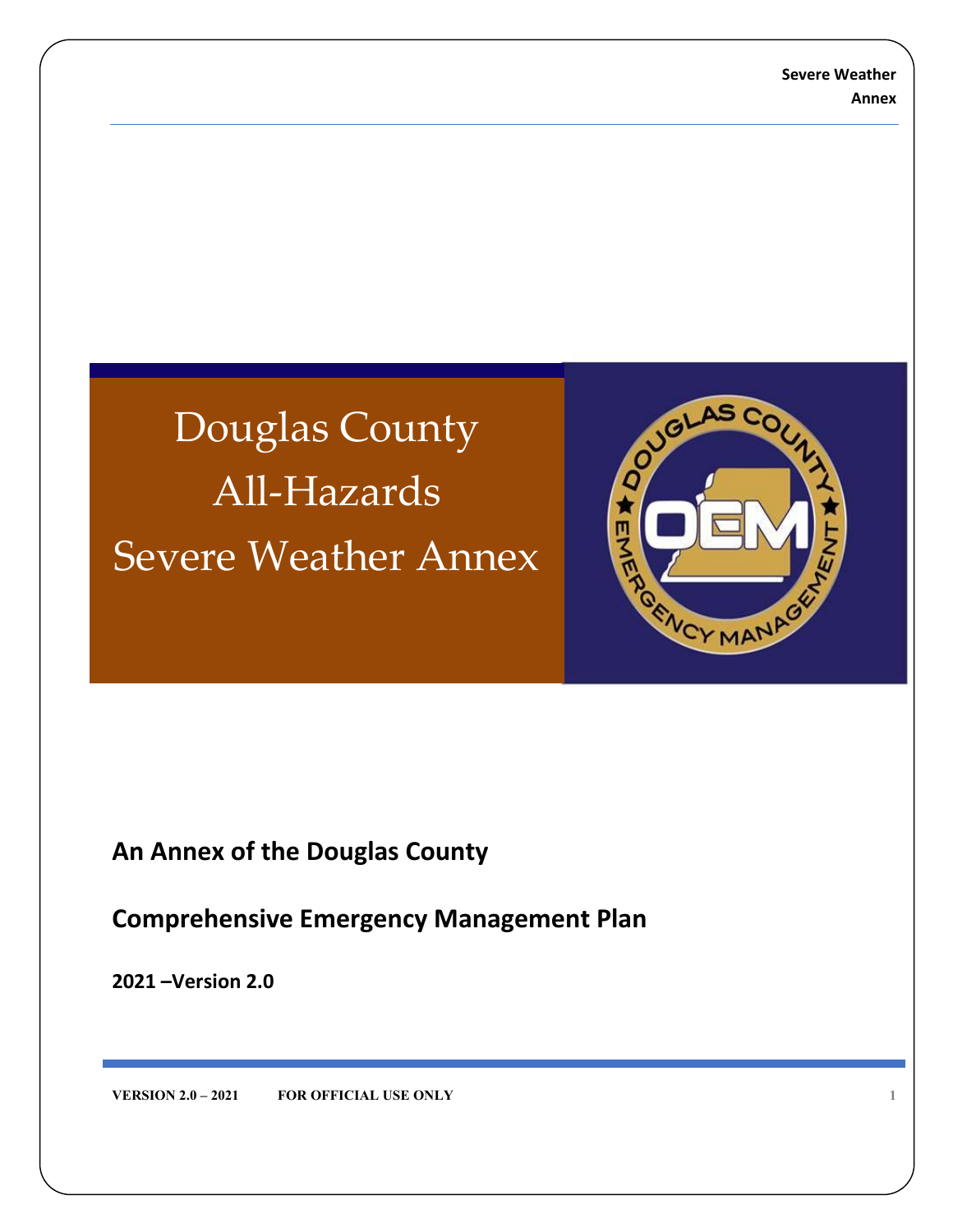# TABLE OF CONTENTS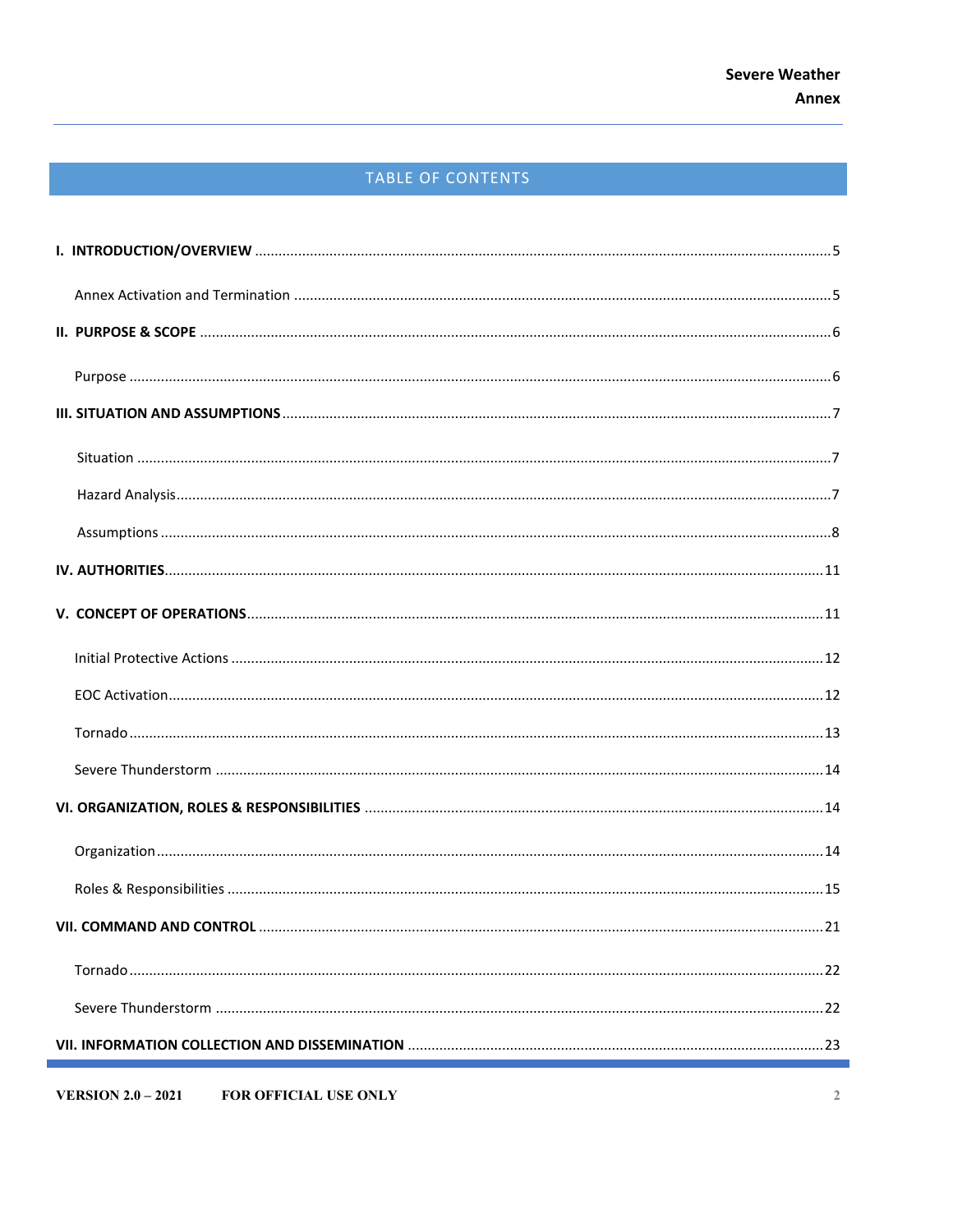# **Severe Weather Annex**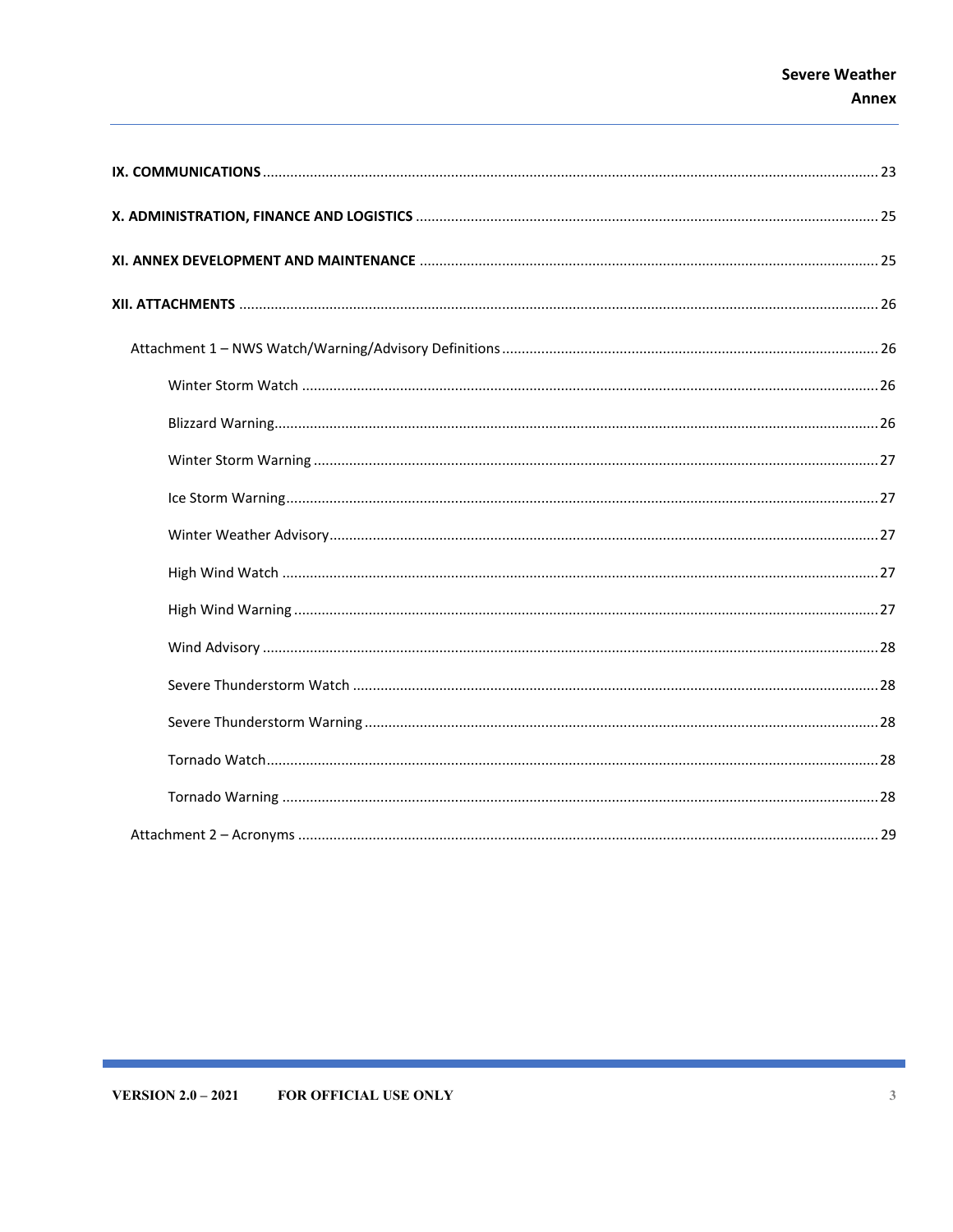#### **Schedule for Review**

The Douglas County Office of Emergency Management will complete a comprehensive review of this plan every two (2) years or more frequently if areas of improvement are identified following major incidents or exercises.

#### **Record of Changes**

When Changes are made to this plan, the following procedures will be followed:

- 1. Changes will be issued by the Douglas County Office of Emergency Management (DCOEM) and transmitted to agencies, personnel, and other designees specified by the DCOEM Director.
- 2. When a change is made, an entry will be made on the following log.

| Change<br><b>Number</b> | <b>Date Entered</b> | <b>Pages or Section Changes</b> | <b>Entered by</b> |
|-------------------------|---------------------|---------------------------------|-------------------|
|                         |                     |                                 |                   |
|                         |                     |                                 |                   |
|                         |                     |                                 |                   |
|                         |                     |                                 |                   |
|                         |                     |                                 |                   |
|                         |                     |                                 |                   |
|                         |                     |                                 |                   |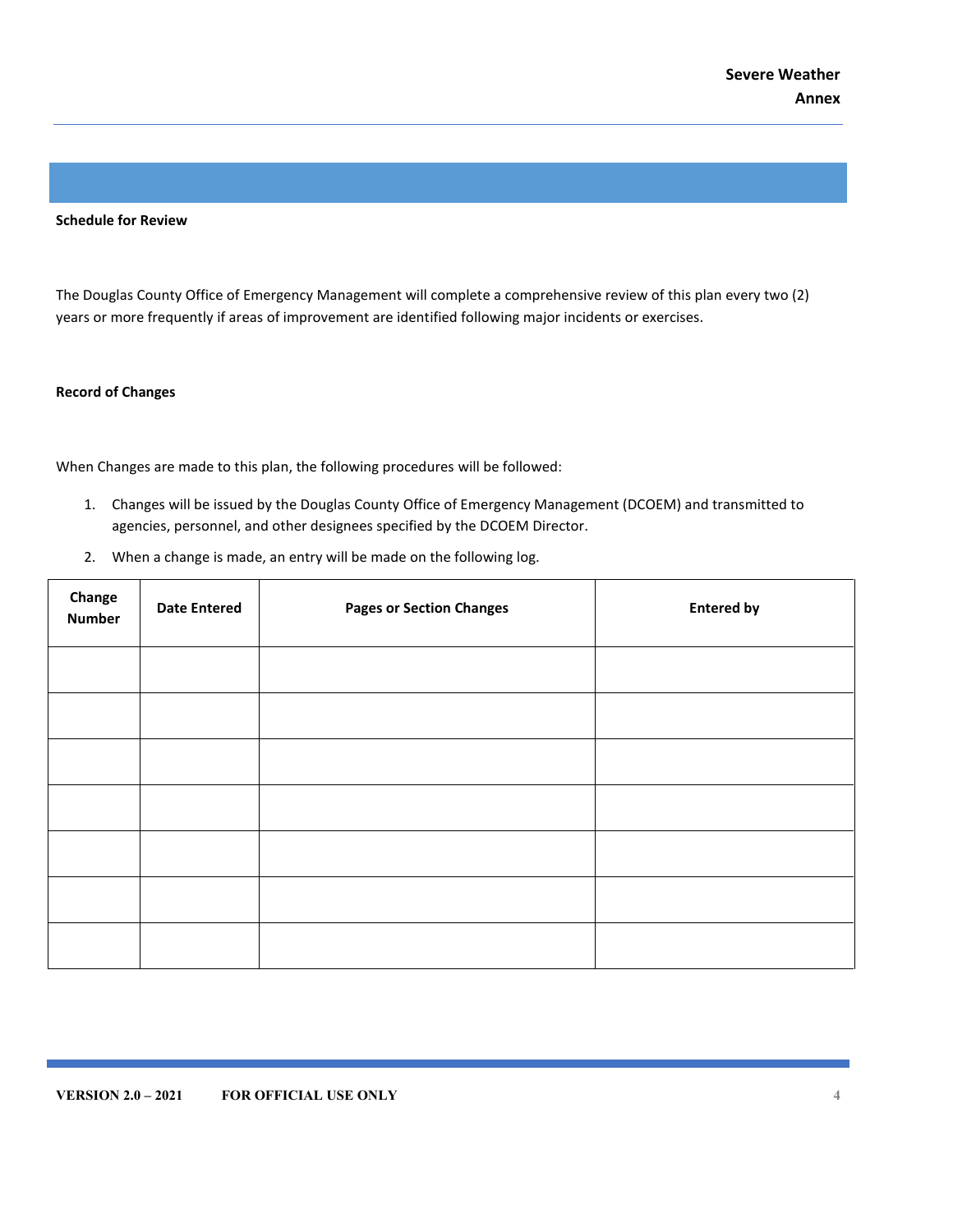# <span id="page-4-0"></span>**I. INTRODUCTION/OVERVIEW**

It is the responsibility of local government to protect the lives and property of its local citizens (C.R.S. 214-33.5-707). Severe weather is a serious hazard of concern for Douglas County. There is a high likelihood that each year Douglas County may encounter a variety of severe weather incidents.

The Severe Weather Annex describes the necessary steps the County will take to prepare and respond to a severe weather incident. It describes the actions taken by the County's agencies and departments that have been assigned emergency support function roles in the Douglas County Emergency Operations Plan (EOP). This annex is meant to be a guide, in that it allows the County to adjust its response based upon the size and scope of the incident.

The type of weather incidents that will be addressed by this annex include winter storms, blizzards, tornadoes, and severe thunderstorms (which may include high winds, hail, lightening & flooding). Effects of severe weather may require one or more additional Plans or Annexes to be activated such as:

- Evacuation, Alert & Warning Annex
- Emergency Sheltering Operations Plan
- Rapid Needs Assessment Annex
- Damage Assessment Annex
- Debris Management Plan
- Recovery Plan

#### <span id="page-4-1"></span>ANNEX ACTIVATION AND TERMINATION

The Severe Weather Annex may be activated by the Director of the Office of Emergency Management or his/her designee, as required, upon identification of an active or imminent emergency incident that may require support, coordination, resources and consequence management.

A disaster through its nature or severity may automatically initiate activation of this Annex. Activation may be in support of a county level emergency, a local jurisdiction or municipal EOC, in support of the State Emergency Operations Center (SEOC) , or any other incident/mission requiring resource support from Douglas County.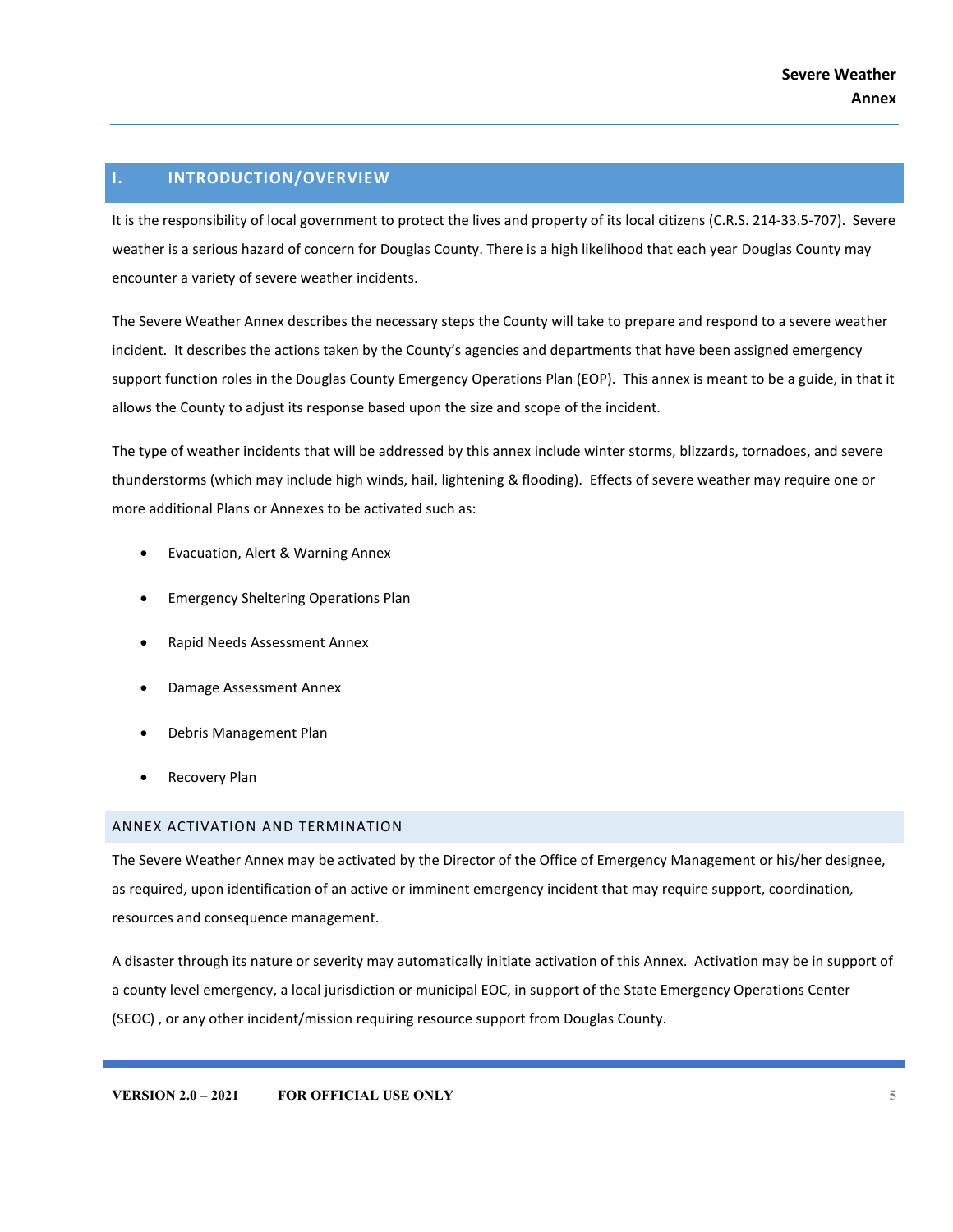The Douglas County Emergency Operations Plan (EOP) outlines procedures intended to help manage and coordinate available resources to safeguard the County's populations during all-hazard emergencies or disaster posing an immediate or potential hazard and/or threat.

During such events, prudent actions required to protect the population may include incident command, emergency managers and/or local officials recommending evacuations, shelter-in-place or road closures.

The Douglas County Office of Emergency Management (OEM) is the Lead Agency for this Severe Weather Annex to the County EOP.

# <span id="page-5-0"></span>**II. PURPOSE & SCOPE**

#### <span id="page-5-1"></span>PURPOSE

The purpose of the severe weather annex is to provide for an effective, well-coordinated, efficient response, and recovery in the event of a severe weather emergency occurring within Douglas County. It also provides a basic overview of roles, responsibilities and actions that may be taken in response to these types of incidents. This Annex supplements the Douglas County Emergency Operations Plan (EOP) by providing an effective and coordinated response to potential or actual severe weather emergencies.

#### SCOPE

The Severe Weather Annex supports the Douglas County EOP. This Annex covers all unincorporated areas of Douglas County as well as incorporated cities and towns. It addresses all types of hazardous weather that may impact Douglas County. The annex outlines details associated with severe weather planning, preparedness, response, and recovery. It includes descriptions of the hazards and threats the County is susceptible to and the actions the County will take in the event of a severe weather event or incident. It also identifies the roles, responsibilities, and coordination lines for a severe weather incident. This annex will guide the response to the potential threat and subsequent damage from severe weather including flooding, thunderstorms, high winds, tornadoes, and winter storms.

While each type of severe weather is different in scope, magnitude and complexity, the effect of all of these events can be reduced to:

• High Winds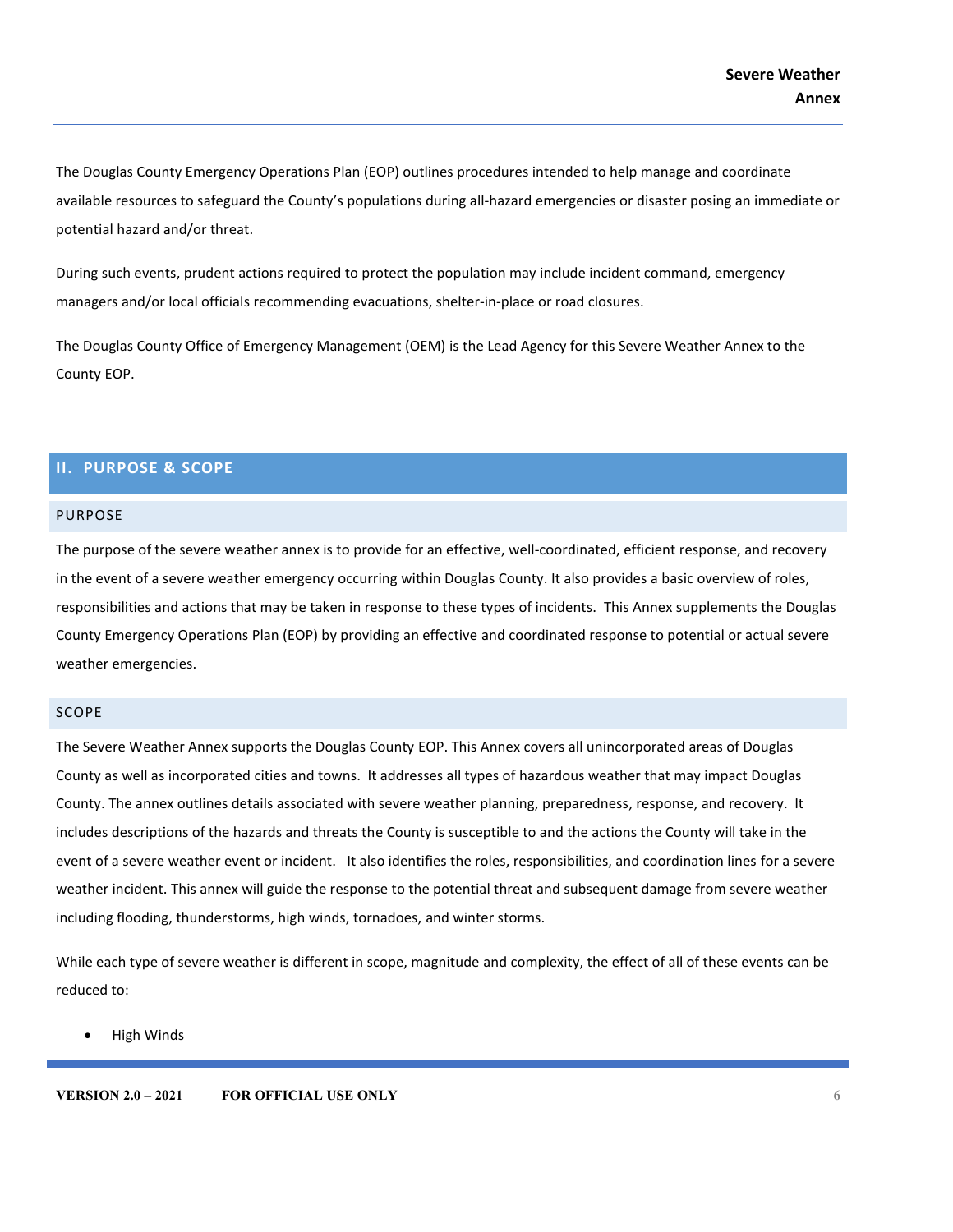- High Water
- Snow/Ice
- Temperature Extremes

# <span id="page-6-0"></span>**III. SITUATION AND ASSUMPTIONS**

#### <span id="page-6-1"></span>SITUATION

A disaster or large-scale emergency situation can result from a natural or human-caused occurrence resulting in the loss of life or property. During such a situation, it is the responsibility of local government to protect the lives and property of its citizens.

Douglas county is vulnerable to a variety of severe weather hazards, all of which have the potential for disrupting communities, causing damage, and producing casualties. Primary concerns are, but are not limited to, severe thunderstorms, hail, tornado, wind, winter snow storms and blizzard events.

#### <span id="page-6-2"></span>HAZARD ANALYSIS

#### SEVERE THUNDERSTORMS

The National Weather Service (NWS) defines a severe thunderstorm as any storm that produces one or more of the following: a tornado, damaging wind speeds of 58 mph (50 knots) or greater, and/or hail 1 inch in diameter or larger. While most severe weather events are limited in terms of their impact, duration, and spatial extent, these hazards remain some of the most common in in Douglas County.

#### HAIL

As stated in the severe thunderstorm definition above, hail is considered severe when it reaches 1 inch in diameter. Hail can reach sizes much larger than the severe threshold size. While property is typically at greatest risk for hail damage, the National Oceanic and Atmospheric Administration (NOAA) estimates that 24 people are injured from hail each year.

#### TORNADO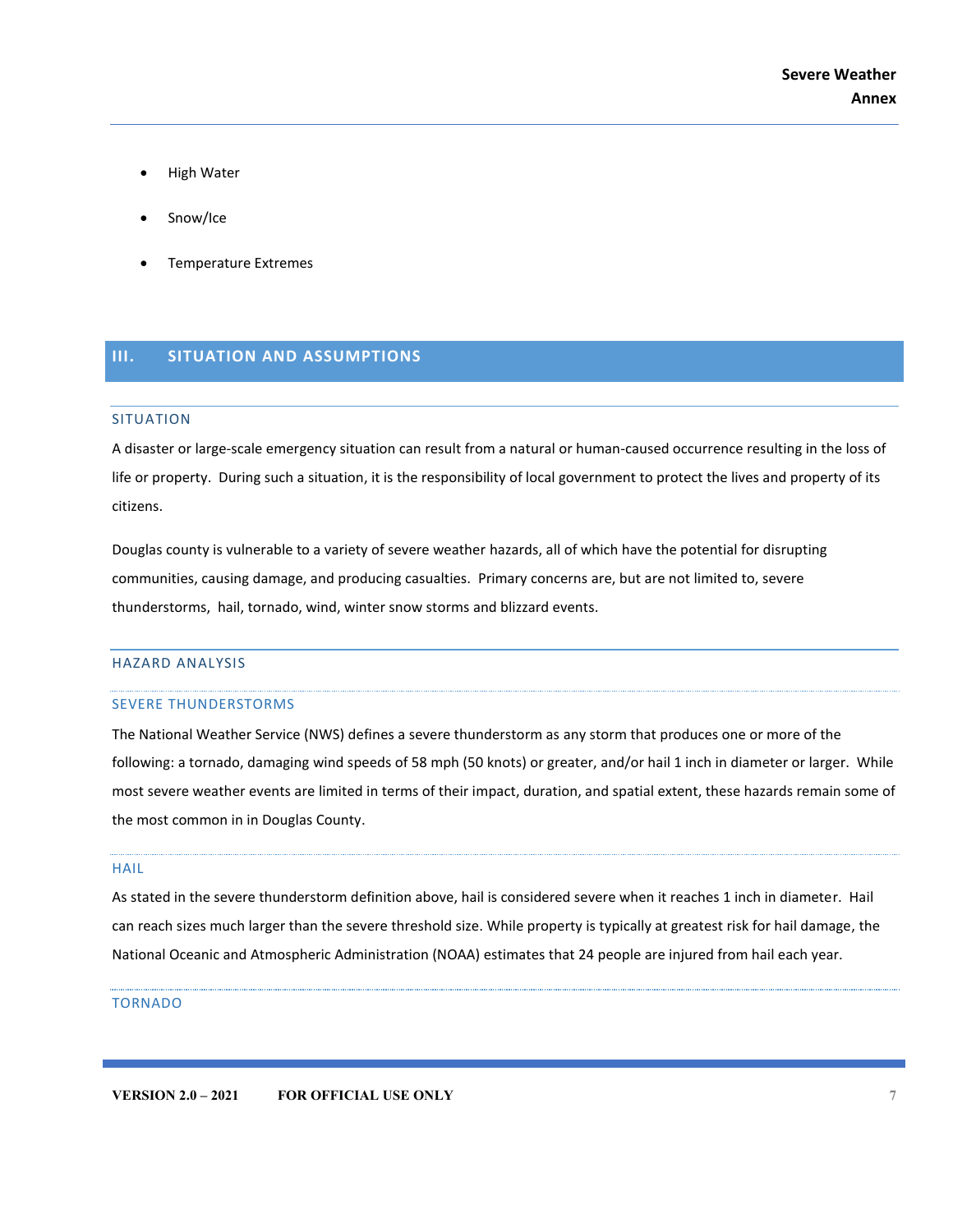Within Douglas County, tornadoes are most likely to occur in the eastern half of the County but have also historically been recorded west of the I-25 corridor as well as western foothill areas. However, the level of damage from tornadoes have been generally low and the areas of impact are fairly isolated, typically ranging from a few hundred feet to a half-mile across. Tornadoes affect far smaller areas than larger meteorological events such as severe thunderstorms, winter storms and blizzards.

There is no exact season for tornadoes (May 15 to July is the most likely 2-month period); however, most occur within the time period of early spring to middle summer (May to August, between the hours of 2-7pm when thunderstorms are most active).

#### WIND

Severe thunderstorms in Douglas County have the potential to cause extensive wind damage. Severe winds are defined as having an intensity of 58 mph (50 knots) or greater. Straight-line winds can reach speeds of up to 100 mph and produce damage similar to a tornado and are more likely during spring and summer months and in mid-afternoon to early evening, but can also occur in the fall/winter under certain circumstances absent of snow with winds typically from the W to NW.

#### WINTER STORM

A winter storm may refer to a combination of winter precipitation, including blowing snow, sleet, freezing rain, etc. Winter storm conditions include an accumulation of at least a half inch of sleet, and/or a significant accumulation (1/4 inch or more) of ice due to freezing rain, and/or heavy snow accumulation. Snow accumulations must be at least 2 inches within a 12-hour period.

#### BLIZZARD

The NWS defines a blizzard as a severe snowstorm characterized by strong winds causing blowing snow that results in low visibilities. The difference between a blizzard and a snowstorm is the strength of the wind, not the amount of the snow. To be a blizzard, a snow storm must have sustained winds or frequent gusts that are greater than or equal to 35 mph with blowing or drifting snow which reduces visibility to  $\frac{1}{4}$  mile or less and must last for a prolonged period of time – at least three or more hours.

#### <span id="page-7-0"></span>ASSUMPTIONS

- Severe weather-related hazards can occur at any time throughout the year.
- The diverse nature of severe weather poses a challenge to maintaining adequate monitoring of potential threats.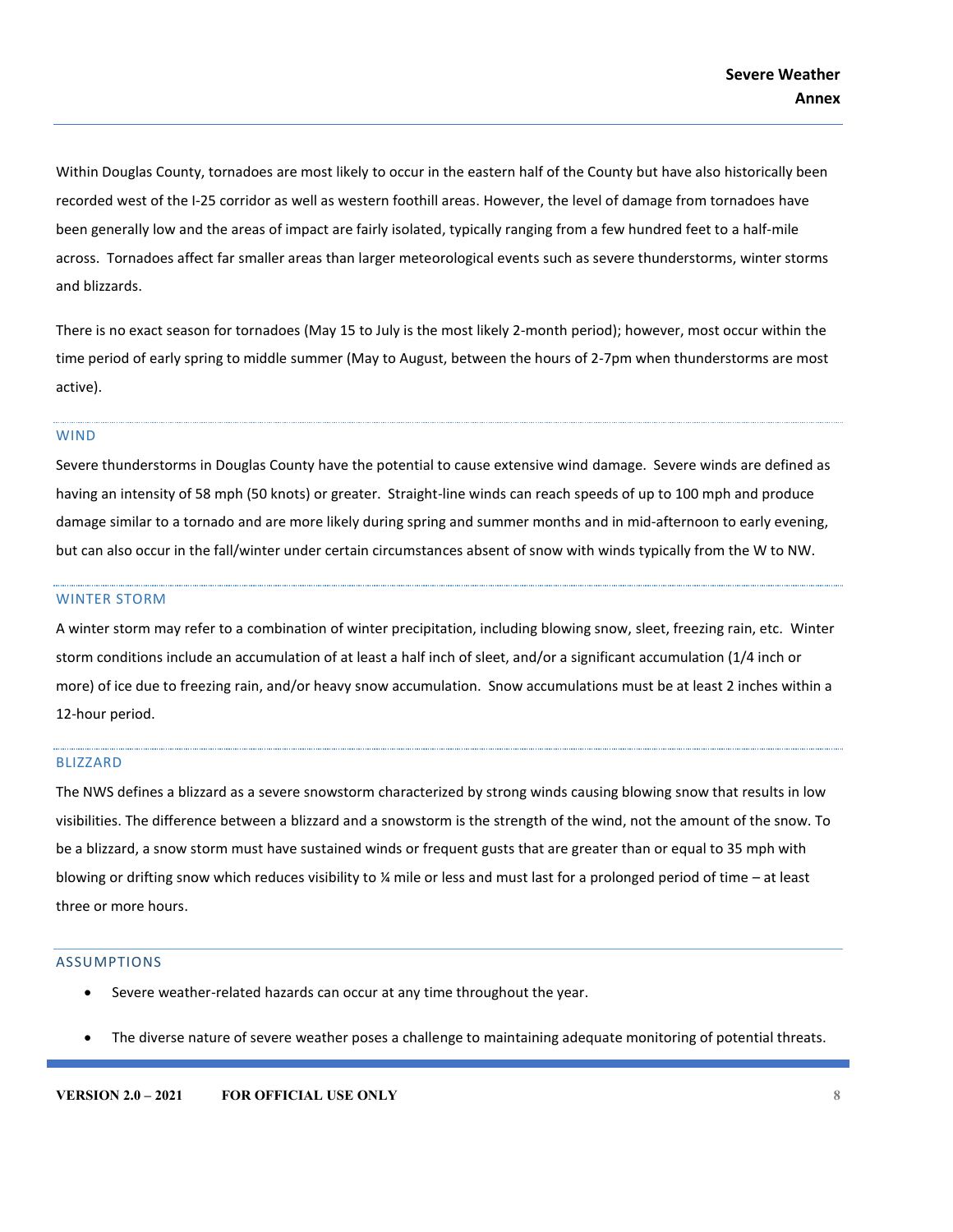- The fast-moving nature of severe weather, such as thunderstorms, flash floods, snowstorms, ice storms, blizzards and tornadoes require constant monitoring of conditions in order to provide an adequate response.
- Severe weather can cause other conditions, such as power outages or transportation slowdowns that may last well beyond the actual weather event.
- The destructive nature of severe storms makes the total damage threshold difficult to estimate.
- Severe weather tends to be seasonal. Blizzards generally happen from November-March however, Douglas County has experienced blizzards in September and in April. Tornadoes & severe thunderstorms typically happen from April-September but can happen in other months as well.
- Most blizzards and severe thunderstorms are short lived, and recovery occurs within days. However, Douglas County has experienced blizzards that have lasted several days and have caused severe infrastructure damage; and severe thunderstorms that have caused hundreds of millions of dollars of damaged infrastructure from hail and flooding.
- Tornadoes can cut a path of destruction killing or injuring people, destroying infrastructure, businesses and residents.
- Heavy wet snow loads will bring down trees and utility lines, can collapse roofs and other structures, and contribute to ponding or inland flooding. Minor landslides may occur, damaging buildings, roads and utilities.
- The most probable damage is downed trees, blocked roads and driveways, power outages, and localized flooding. Secondary problems will be extended power outages, inability to pump potable water or pump motor fuels, flooding of septic systems, water damage, and resulting mold/mildew health hazards.
- Most citizens will be made aware of the threat of a winter storm through a variety of means, including (but not limited to) the NWS, The Weather Channel and other outlets for weather news, local TV news broadcasts, local newspapers, social media, Emergency Alert System broadcasts, and Wireless Emergency Alerts.
- The Douglas County Emergency Operations Center (EOC) may not be activated when severe weather impacts the County.
- Critical facilities, such as hospitals and nursing homes, will develop and maintain functional contingency plans to protect their residents and to ensure critical workforce continuity of operations.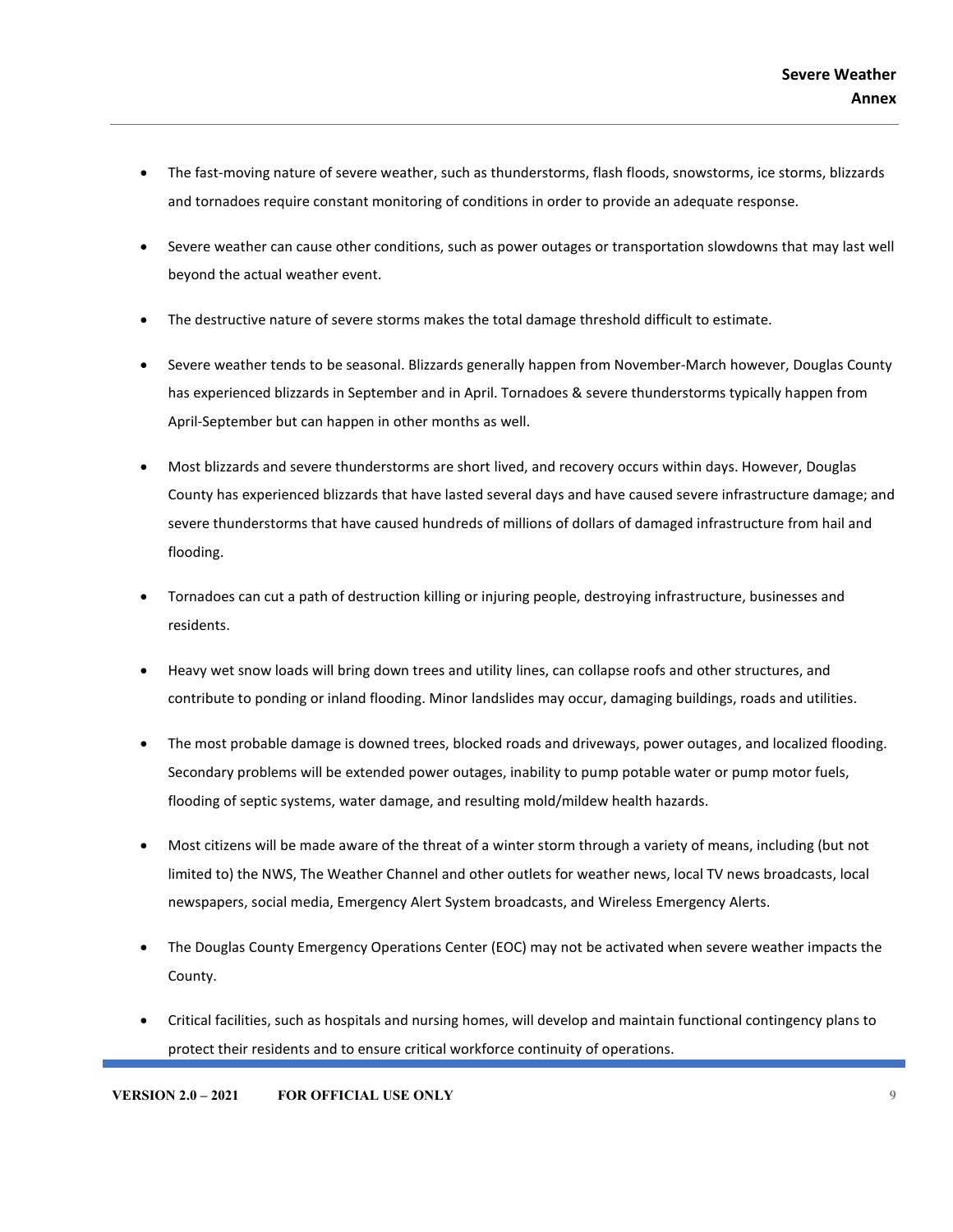- The School District will maintain situational awareness concerning changing weather forecasts and make appropriate decisions to close schools.
- Severe weather may impact a large geographic area and may not be limited to just Douglas County or a portion of Douglas County.
- A winter storm event will typically affect multiple counties and possibly span numerous regions throughout the State. The severity of impacts may vary locally due to excessive snow or ice accumulations in certain areas, the presence of vulnerable populations, the location of critical facilities impacted by snow and ice, the location of transportation routes impacted by the severe weather, or the isolation of certain communities.
- Douglas County may utilize mutual aid agreements as a part of its response to a severe weather incident. However, mutual aid partners may also be responding to the same incident within their jurisdiction.
- The EOC will facilitate on-going planning and communications efforts with the private sector utility partners to provide for enhanced coordination and collaboration during a winter weather event.
- Pre-planning of sheltering needs is difficult due to great uncertainty in predicting the location, amount, timing, and impact of winter weather on citizens. The Douglas County Shelter Operations Plan will be activated when it is apparent that severe weather sheltering is needed.
- When large numbers of motorists are stranded in an unexpected storm, private businesses, fire stations, and police stations may open as refuges of last resort. The entity that opens the facility will be responsible for staffing and managing the facility. It is not expected that spontaneous refuges of last resort will have food, water, blankets, or cots; people may be moved to a better equipped shelter as soon as it is feasible and safe to do so.
- Douglas County may request resources from the State as the severe weather incident evolves.
- The impacts of weather events may be severe enough that the County may declare a State of Emergency or make a Disaster Declaration.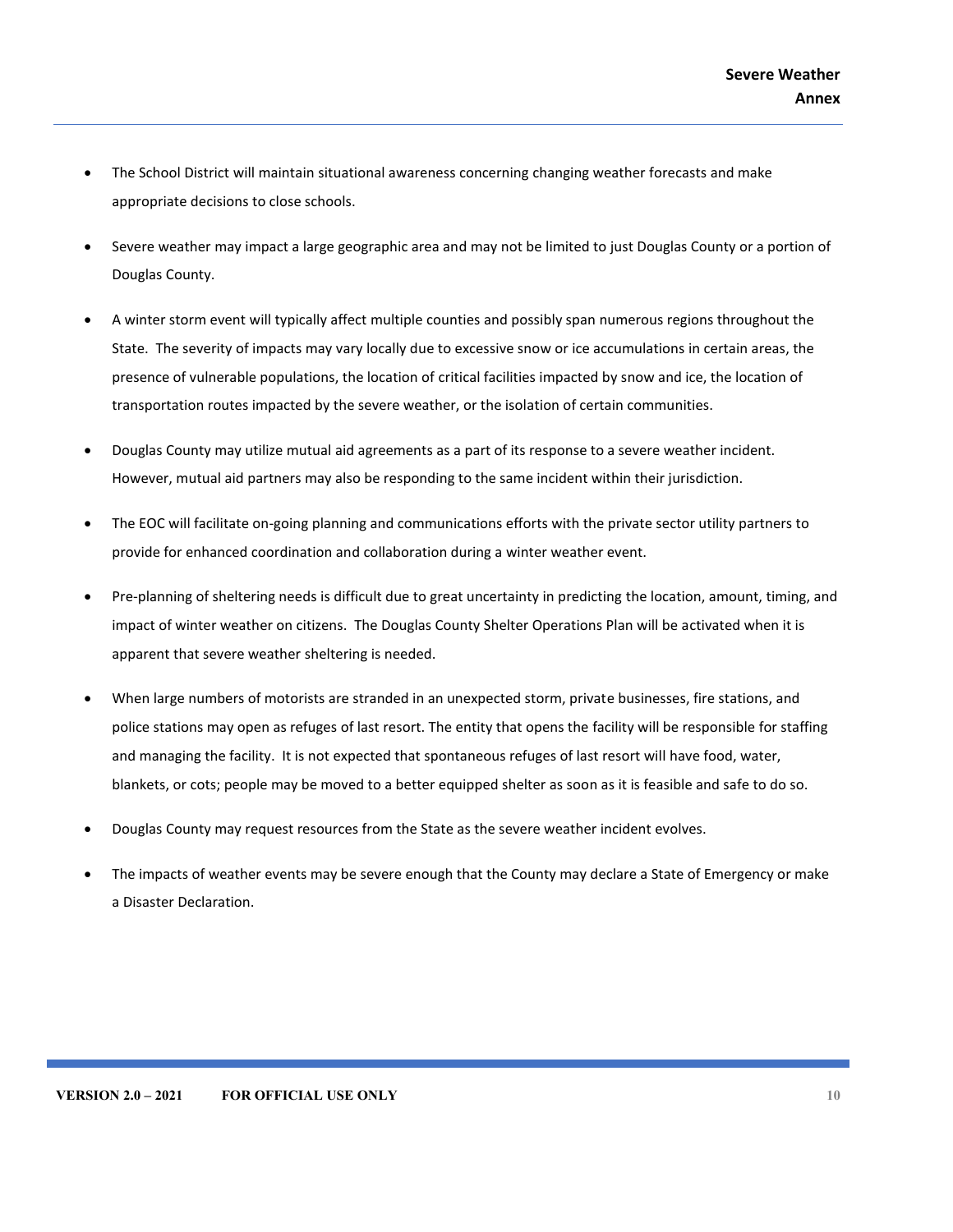# <span id="page-10-0"></span>**IV. AUTHORITIES**

This document is an Annex to the Emergency Operations Plan (EOP) (R-016-096) as part of the Douglas County Comprehensive Emergency Management Plan or CEMP (C.R.S. 24-33.5-707(8).

For purposes of this section, an "emergency" is defined as:

- Any emergency formally declared by Douglas County, the State of Colorado, or the Federal Government, including storm, and other disaster situations, in which a person's life is placed at risk.
- Winter storms, blizzards, thunderstorms, high-wind events, tornadoes and other acts of God which place a person's life at risk.

# <span id="page-10-1"></span>**V. CONCEPT OF OPERATIONS**

The Concept of Operations summarizes the operational response activities of the County and includes the typical operating conditions for a severe weather event. The Severe Weather Annex establishes pre-event protective actions that may be taken by the County to prepare for, respond to and recover from a severe weather event. All activities performed under this annex will conform to the Douglas County Emergency Operations Plan.

The Annex covers a number of severe weather events. They are combined into one annex since severe weather rarely presents a single threat. For example, blizzards and tornadoes are uniquely different events, however they can both produce damage from high winds and create power outages.

Severe Weather operations begins with daily monitoring of the NWS and Skyview Weather forecasts by OEM. On a daily basis, OEM receives a tailored forecast from Skyview Weather which includes a 5-day forecast. OEM also monitors major media outlets, the Emergency Management Weather Information Network (EMWIN) and via direct observation (staff and trained weather spotters). When there is an indication from any of these sources that severe weather is a possibility, OEM closely monitors the weather updates and takes actions accordingly.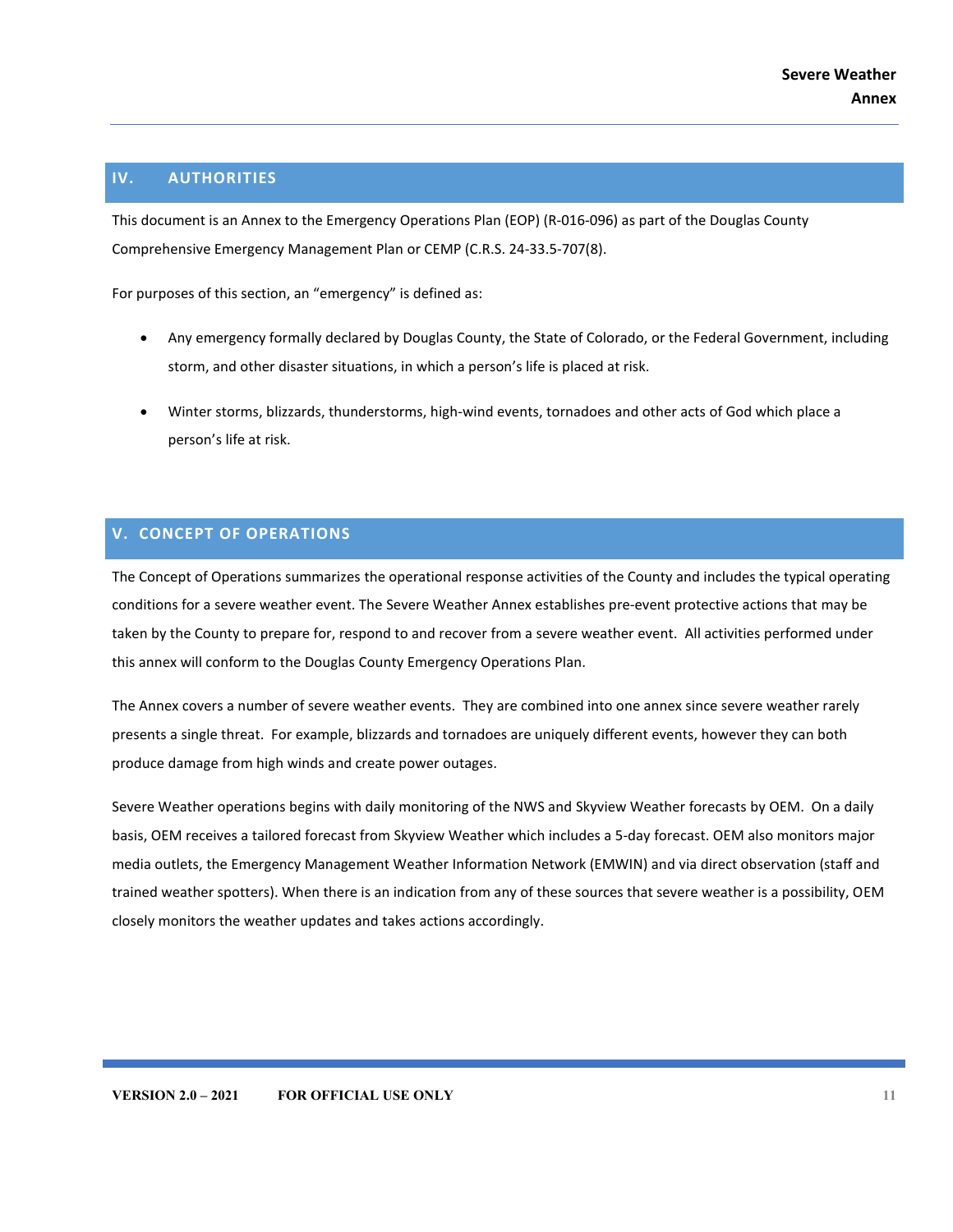#### <span id="page-11-0"></span>INITIAL PROTECTIVE ACTIONS

First responders are responsible for determining initial protective actions before emergency management personnel have an opportunity to convene or EOCs are activated. Initial protective actions should be shared/communicated to OEMs/EOCs and necessary support agencies as soon as possible for situational awareness to ensure an effective, coordinated response. Initial protective action considerations may include:

- Deployment of trained weather spotters by OEM or Skyview Weather.
- Rapid Needs Assessment
- Shelter-in-place, lockdown or evacuation actions implemented for the following:
	- o Critical Infrastructures and Key Resources (CIKR)
	- o Schools
	- o Healthcare facilities
	- o Residents
	- o Large workforce facilities
- Examination of how unmet needs of AFN individuals or other special needs individuals has been addressed.
- Any initial protective action occurred for transportation, if necessary.
- Examination of what additional protective actions should be considered, recommended and coordinated with emergency management and identify who else should be involved.

# <span id="page-11-1"></span>EOC ACTIVATION

In the event of a severe weather event or incident the decision to activate the EOC is made by at least one of the following individuals: the Douglas County Sheriff, Douglas County Commissioner(s), Douglas County Manager, or the Douglas County Director of the Office of Emergency Management (OEM) or their designee.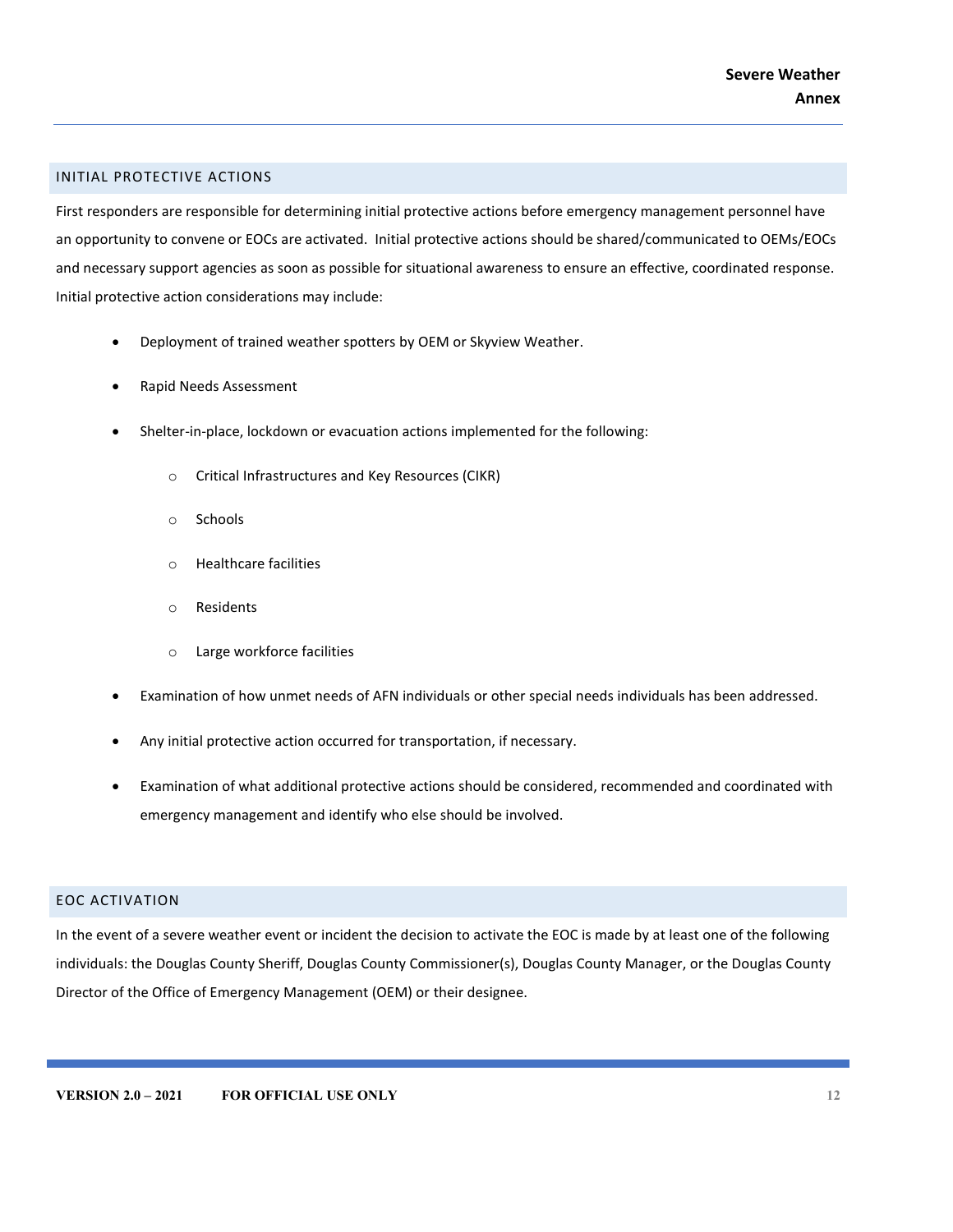The EOC will be activated at the appropriate level to support the complexity of the severe weather incident. The level of activation will be determined by the EOC Manager.

- **Level 3 Activation**: The EOC is activated with OEM Staff only. The EOC is opened and staff begins to monitor the incident and assumes basic roles in the EOC. This level of activation is used in the early phases of an incident that has potential to grow large enough to require EOC coordination capability but does not currently require it. The EOC is in a "leaning forward" mode, ready to call in additional staff if the situation escalates.
- **Level 2 Activation**: The incident has grown and requires EOC coordination and support, however not all ESFs are required to manage the incident. The EOC Manager will determine which ESFs will be activated depending on the incident.
- **Level 1 Activation**: The incident has grown to a level of complexity requiring support from most, if not all, ESFs.

#### BLIZZARD

Blizzards are generally predicted several days in advance which allows OEM the ability to prepare. If a blizzard is predicted, FFESS (Facilities) will be contacted to prepare Kirk Hall at the Fairgrounds. Other partner agencies with shelters will also be contacted depending upon the pattern and severity of the storm. The Red Cross will be contacted to staff facilities. Snowcat availability (Castle Rock Fire and South Metro Fire Rescue) may also be requested. The EOC Team will be queried to determine availability to staff the EOC. The day before the storm, the County Manager is contacted to determine if an early morning (generally 4:30AM) conference call should be scheduled with key leadership to determine if the County should impose a delayed opening or closure. OEM confers with Public Works Operations to determine what the impact may be on roadways. Once the storm has begun, OEM confers with Skyview Weather and Public Works Operations on a regular basis to determine if the EOC should be opened. If the EOC is opened at Level II or I, it is likely that shelters will be opened. The EOC will field requests for information and resources. The EOC will coordinate with the State EOC (SEOC) for greater situational awareness.

#### <span id="page-12-0"></span>TORNADO

Although there is very little notice for a tornado, OEM will generally have a good idea that conditions are conducive to tornado formation. Often severe weather is predicted in advance and a tornado watch will be issued by the NWS. Once a tornado warning is issued, Skyview Weather, major media outlets, NWS and trained weather spotters are used to gather situational awareness as to what areas are impacted by the storm. OEM will coordinate with DHSEM to determine how widespread the damage is. OEM will notify citizens who have signed up in advance in affected areas via our Emergency

**VERSION 2.0 – 2021 FOR OFFICIAL USE ONLY 13**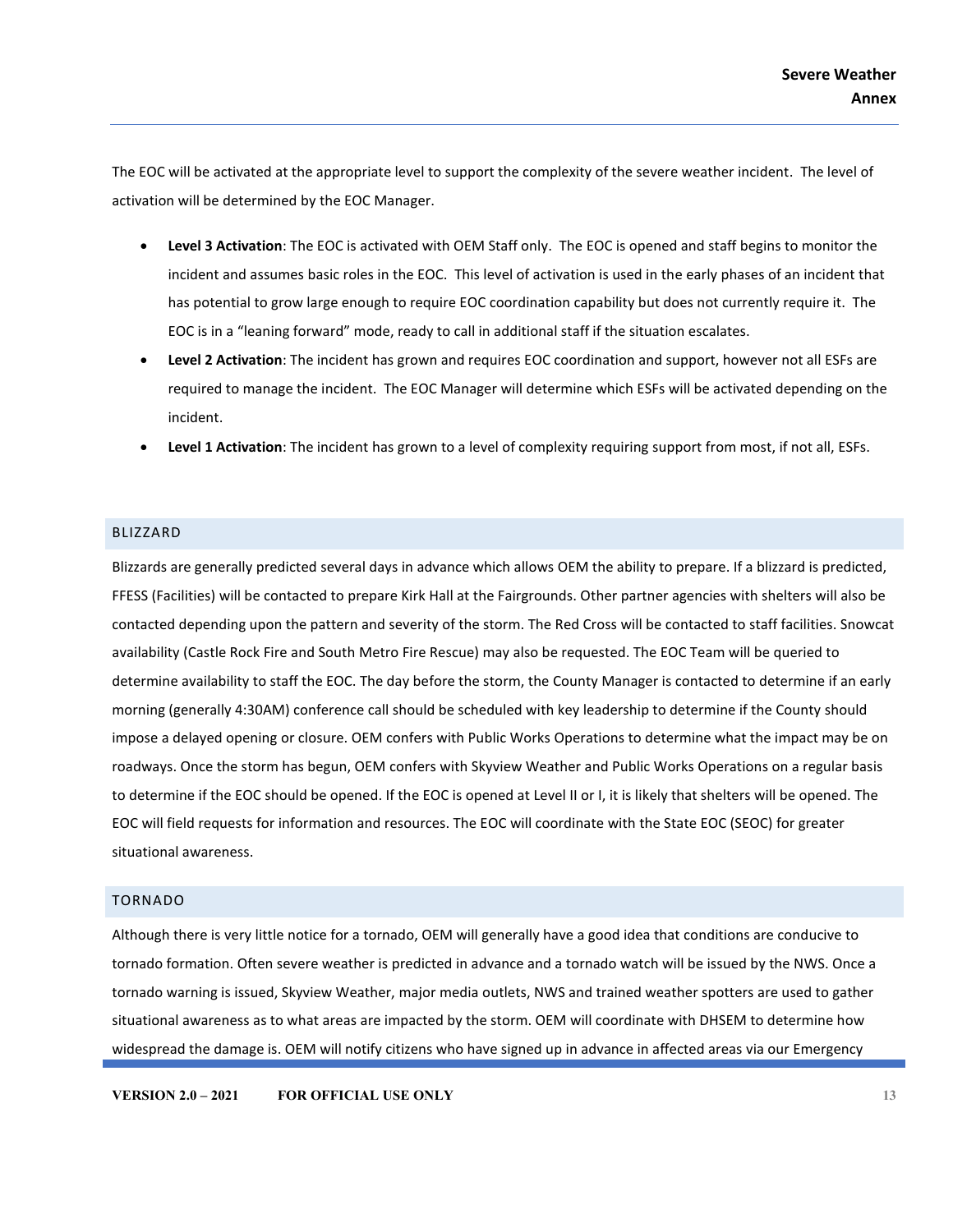Preparedness Network (EPN) through the Douglas Regional Dispatch Center and internal protocols (Douglas County Emergency Response Procedures) for County employees. Once the tornado has landed, OEM will monitor the path in order to anticipate where damage may occur. After the tornado has dissipated, a Rapid Needs Assessment Team will be assembled to do an immediate assessment of the damage. Depending upon the severity, the EOC may be activated. Requests for assistance will be managed by the Douglas Regional Dispatch Center or the EOC (if activated).

#### <span id="page-13-0"></span>SEVERE THUNDERSTORM

Severe thunderstorms may include high winds, hail, lightening & flooding. The potential for severe thunderstorms is generally predicted in the daily forecast. OEM receives information directly from Skyview Weather as these storms begin to form about location, lightening, hail and flash flooding potential. Trained weather spotters may be used to determine flooding issues. Other potential damage will be referred to OEM as information becomes available, generally through the Douglas Regional Dispatch Center. If damage is severe, the EOC may be activated.

# <span id="page-13-1"></span>**VI. ORGANIZATION, ROLES & RESPONSIBILITIES**

#### <span id="page-13-2"></span>ORGANIZATION

Severe and hazardous weather incident response may fall to a wide variety of law enforcement agencies, fire departments, public works departments and private sector utilities. Severe and hazardous weather incident support is provided from municipal and County OEMs and EOCs. Severe weather alert information generally flows from the National Weather Service (NWS) to county agencies, news media, organizations and the general public. Douglas County departments, including OEM also receive localized weather forecasting from Skyview Weather. As possible threats are identified, information on those threats begin to flow in both directions to help further define the threat and to allow better and more detailed warning information to be issued.

As with all incidents, the National Incident Management System (NIMS) will be used to organize weather-related incidents. Depending upon the severity and geographical range of the weather-related incident, the EOC may or may not be activated. One of the peculiarities of weather-related incidents such as a blizzard is that there may not be an Incident Command Post (ICP) in the field because the incident is more global in nature. In these situations, the EOC responds to requests for assistance and information and provides resources as appropriate.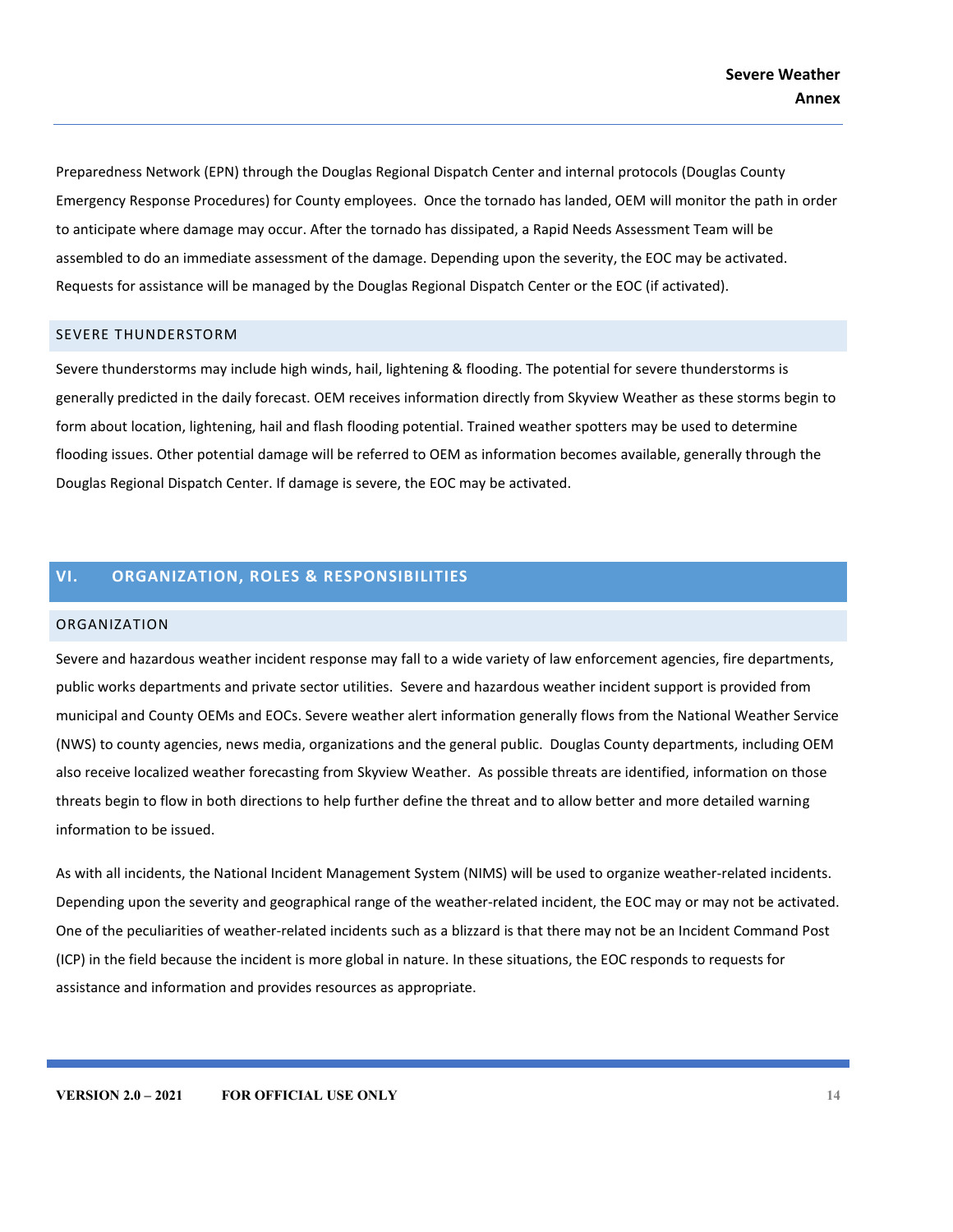In other weather-related incidents such as a tornado, depending upon the damage, there may be multiple ICPs. Responders in the field will determine the Incident Command System (ICS) organizational structure that will be followed (Single ICP, Unified Command, Area Command). The field ICS component will then coordinate with the EOC.

# <span id="page-14-0"></span>ROLES & RESPONSIBILITIES

The following describes the overarching roles and responsibilities of county, municipal, state, federal, non-governmental and volunteer organizations.

#### **Local Jurisdictions**

- Each incorporated jurisdiction is responsible for developing severe weather annex as part of its EOP.
- Impacted jurisdictions will be responsible for activating their EOC during an incident and for communicating and coordinating resources with the County EOC.

#### **Douglas County Office of Emergency Management (OEM)/Emergency Operation Center (EOC)**

- Responsible for the development, maintenance, and testing of the Douglas County Severe Weather Annex.
- Coordinate disaster planning and operations with the community's emergency response organizations, public utilities, welfare agencies, adjacent jurisdiction emergency management, and the Colorado Division of Homeland Security and Emergency Management.
- Activate the EOC when:
	- o The need for support for ICP/Field Response becomes apparent.
	- o The need for ordering multiple resource becomes apparent.
	- o Internal and external communication (including Public Information) coordination becomes critical.
	- o The number of agencies or the scale of the event needs overhead support for multiple requirements.
	- o Coordination is needed between local, State or Federal Response.
- Activate the necessary staff to support field operations.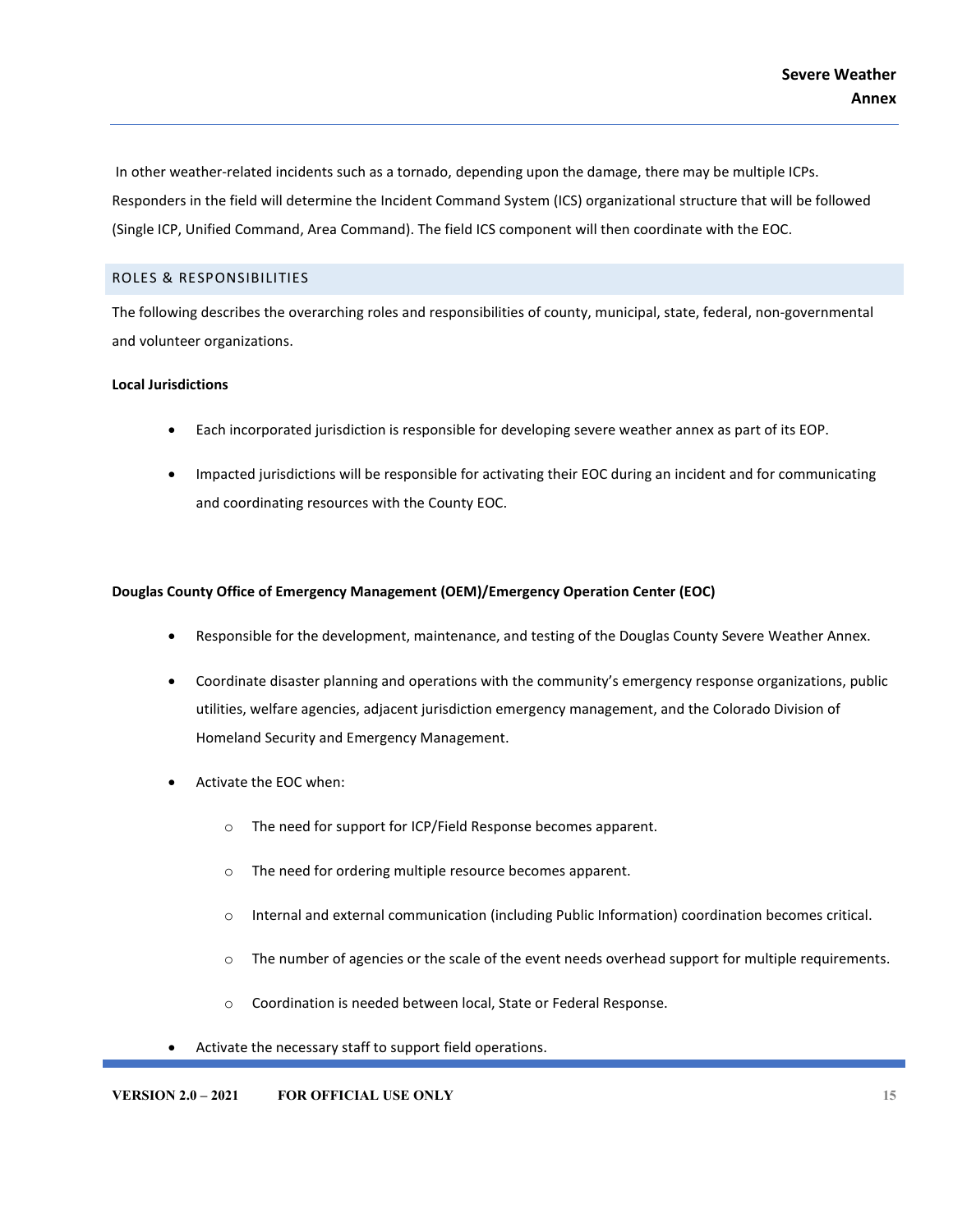- Coordinate and communicate with local municipalities, partners, supporting agencies and the State EOC/DHSEM.
- Coordinate evacuation efforts with local jurisdictions/municipalities that may be affected by the evacuation.
- Direct and coordinate resources in support of evacuation efforts.
- Approve and coordinate release of warnings, instructions, and other emergency public information related to the evacuation effort.
- Contact American Red Cross (ARC) for potential and confirmed evacuation and shelter needs of displaced populations.
- Contact the DCART for potential and confirmed evacuation and shelter needs of companion animals and backyard, non-commercial livestock.
- Report situation and damage assessments to Colorado DHSEM.
- Activate the Reentry Plan
- Maintain expenditure records to facilitate reimbursement.
- Coordinate and maintain files of all initial assessment reports.
- Coordinate the development of after-action reports.
- Request mutual aid assistance from other OEMs.
- Provide mutual aid to municipal OEMs through the EOC Operations Section.

#### **Douglas County Sheriff's Office**

- During an evacuation effort, the designated County Evacuation lead is the Sheriff's Office.
- Procurement and allocation of resources will be accomplished by the Sheriff's Office and Public works in conjunction with EOC Logistics if the EOC is activated.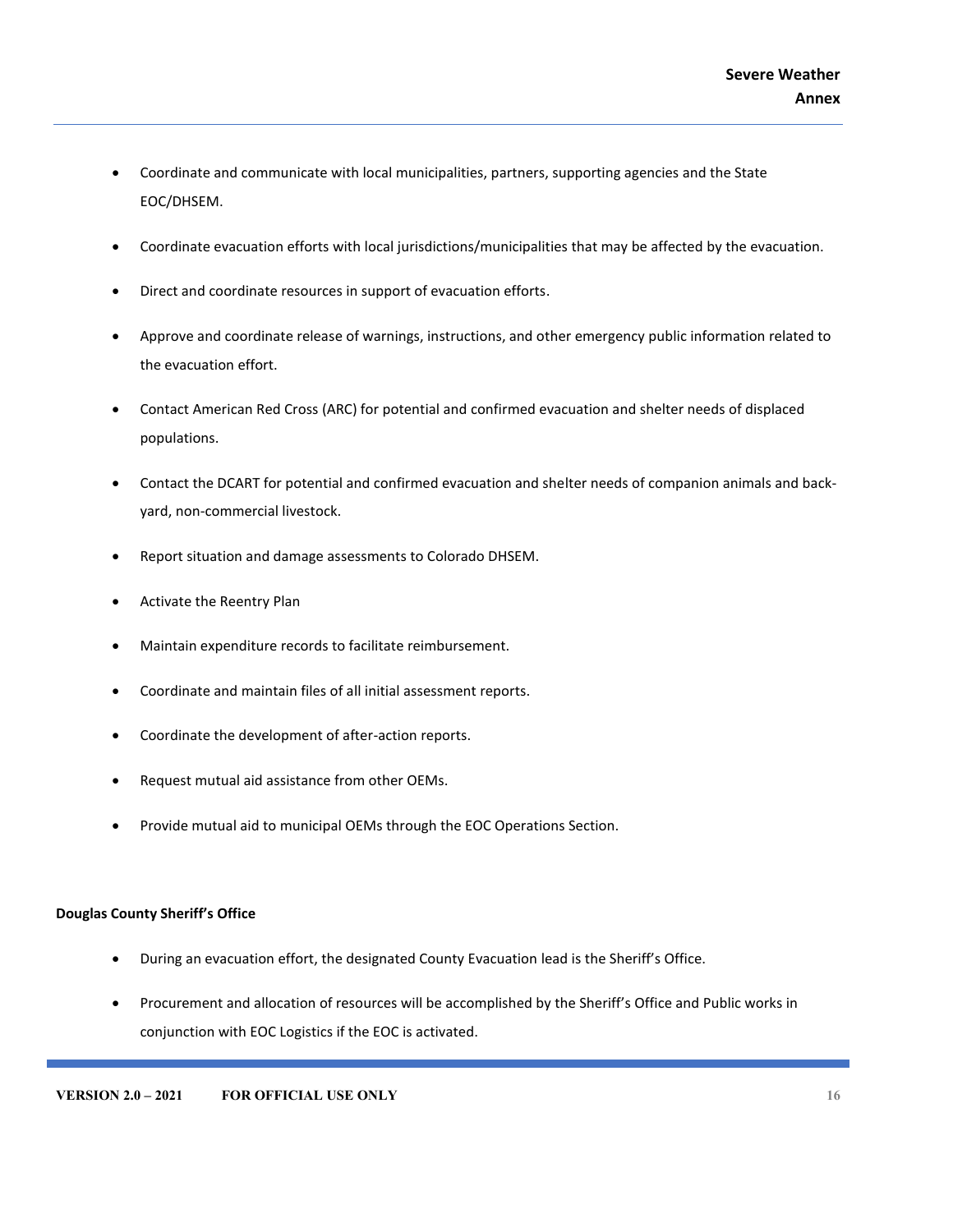- Provide Public Information Officers/Joint Information Center (JIC) personnel to ICP and EOC
	- o Provide evacuation notification and advisory to unsafe areas
	- o Ensure that the public is informed about the identification required for reentry
	- o Ensure that the public is notified once reentry begins
	- o Convey information regarding disaster sheltering locations, animals, etc.
- Coordinate evacuation of people and animals to safe areas with other agencies.
- Monitor road conditions and report traffic flows and counts.
- Search evacuated areas to ensure that all people have received warnings.
- Provide initial field situation reports, size-ups, aerial surveys and updates from field units.
- Coordinate transportation resources to assist in the evacuation of individuals with disabilities and other with access and functional needs.
- Provide traffic control measures for evacuation efforts.
- Provide law enforcement, crowd control and security measures at transportation points, evacuation points and mass care facilities.
- Enforce curfews within unincorporated areas, if required.
- Provide security and access control to evacuated areas.
- Establish traffic control and other measures to permit Reentry into the impacted areas/communities.
- Request mutual aid assistance from other law enforcement agencies.
- Provide mutual aid to municipal law enforcement through the EOC Operations Section.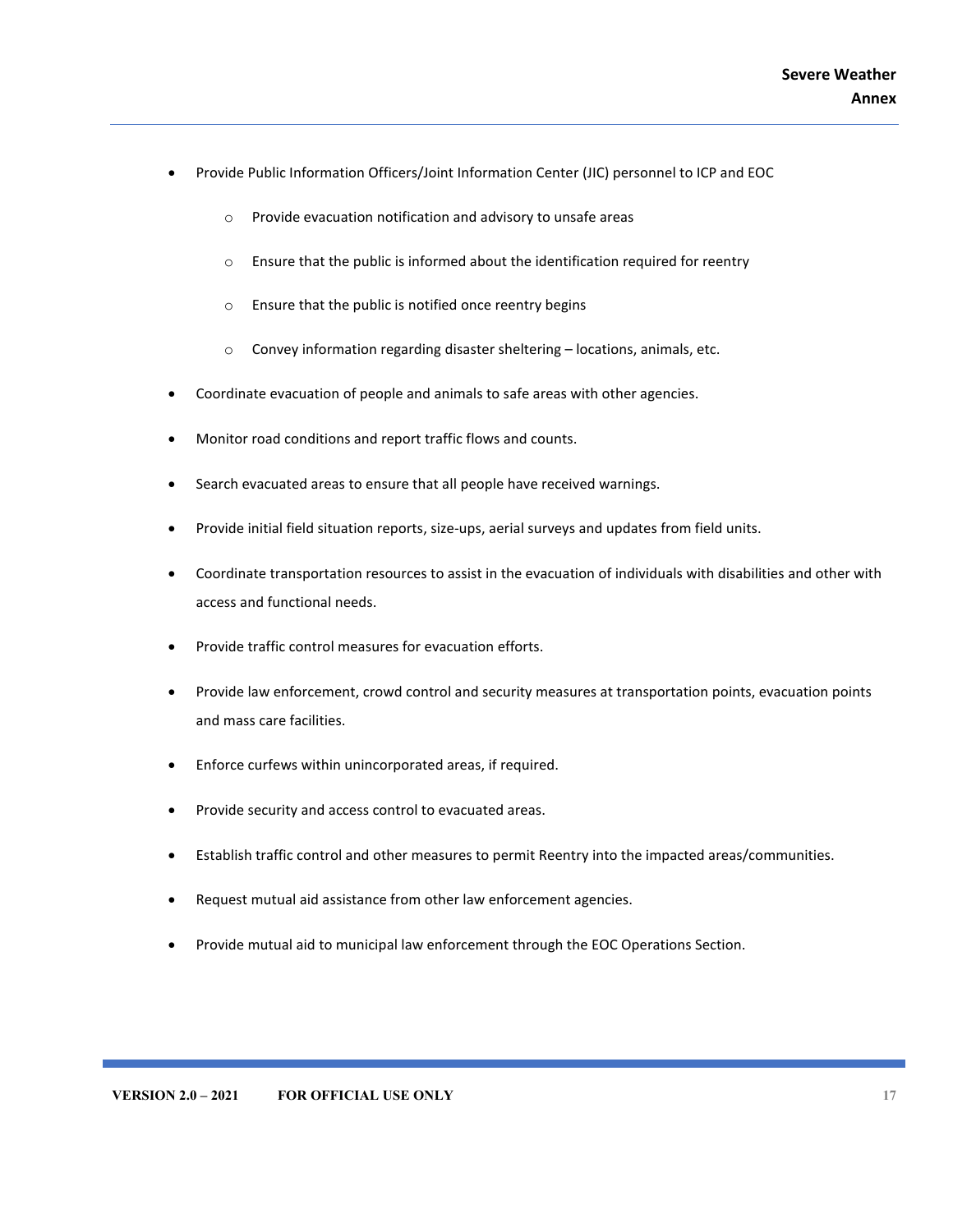#### **Douglas County Regional Communications Center/MetCom Communications Center**

- Issue initial CodeRED, EAS, WEA, IPAWS alerts/notifications for pre-evacuations and evacuations based on requests from Incident Command.
- Communicate with other Communications Centers as needed.
- Responding to initial public request for evacuation information and assistance.
- Dispatching of emergency transportation services for evacuees requesting assistance.
- Responsible for collecting, documenting, ordering and tracking resources as requested by the IC until those tasks are transferred to the EOC.

#### **Douglas County Government**

- Provide overall direction and control through the Director of the Office of Emergency Management (OEM).
- Issue State of Emergency or Disaster Declarations as recommended by the Director of OEM.
- Request assistance from and through the state when it necessary or desirable to protect the public health, safety, or welfare.
- Establish mutual aid agreements, memoranda of understanding, contracts and other relationships, if indicated, to maintain departmental emergency activities.
- Provide provisions for the support of local municipalities, unincorporated portions of the county, public shelters (general population and medical), critical facilities, county staging areas.
- Develop procedures to assist in the logistical management of alert, warning, and evacuation of citizens.

# **Douglas County Public Works**

• At the direction of law enforcement, open and close county roads.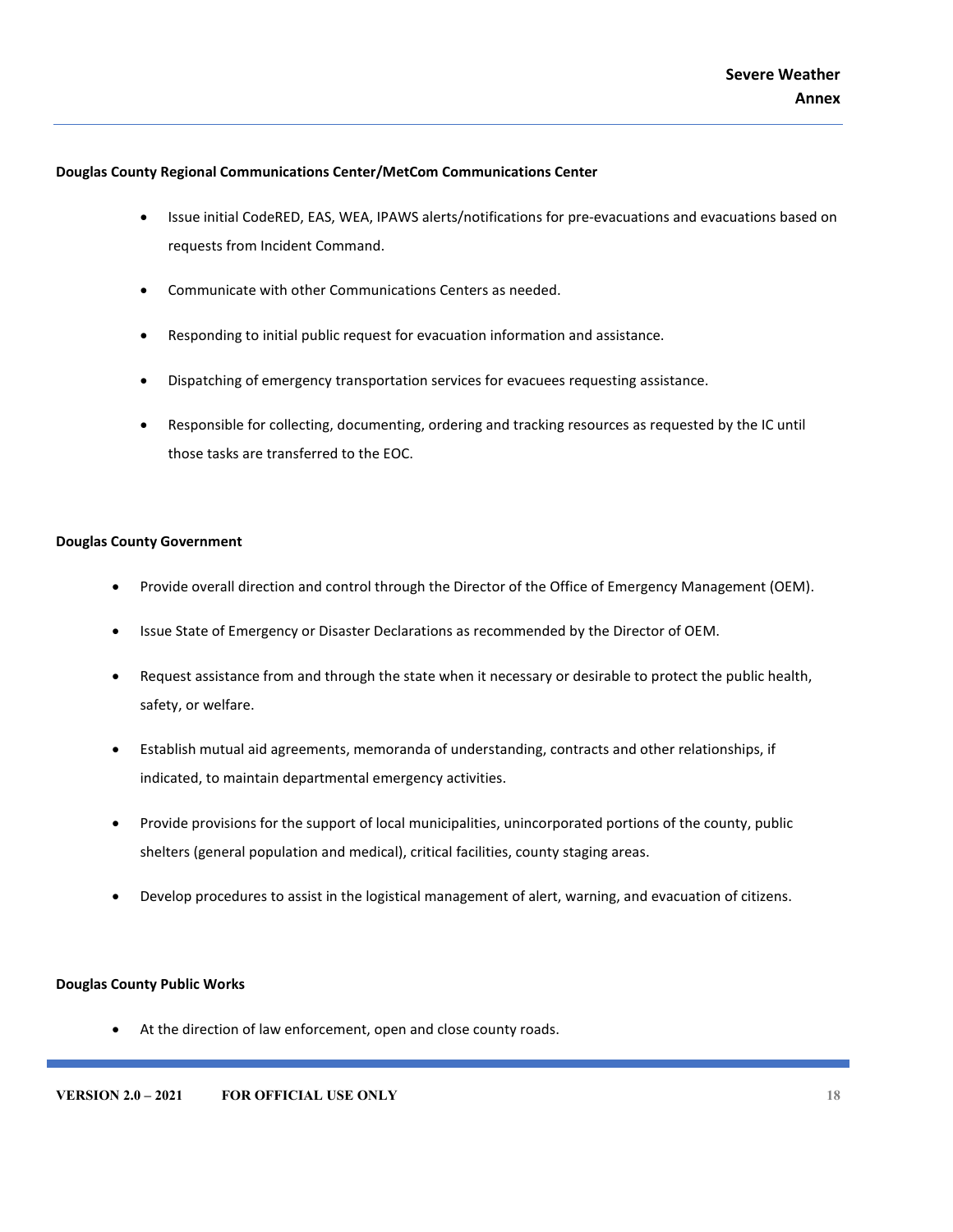- Provide signage as necessary.
- Support emergency egress and ingress by directing debris removal in unincorporated areas.

#### **Fire Agencies/Districts**

- Assist Incident Command in determining the evacuation area.
- Assist with evacuation efforts and medical response.
- Coordinate rescue operations.
- Provide fire protection, suppression and hazardous materials response in affected areas.
- Provide search and rescue in affected areas at the direction of law enforcement.
- Support public safety in evacuation execution.
- Assist Incident Command in determining if the evacuation area is safe for reentry.

#### **Douglas County Search and Rescue**

• Provide search and rescue in affected areas at the direction of law enforcement.

#### **Animal Control**

- Direct emergency animal control operations during a disaster in unincorporated areas.
- Develop and implement a system to identify and track animals rescued during a disaster.
- Coordinate the transportation of animals to animal care/emergency animal shelters as requested.
- Clear any dangerous at-large animals from impacted area prior to re-entry of citizens.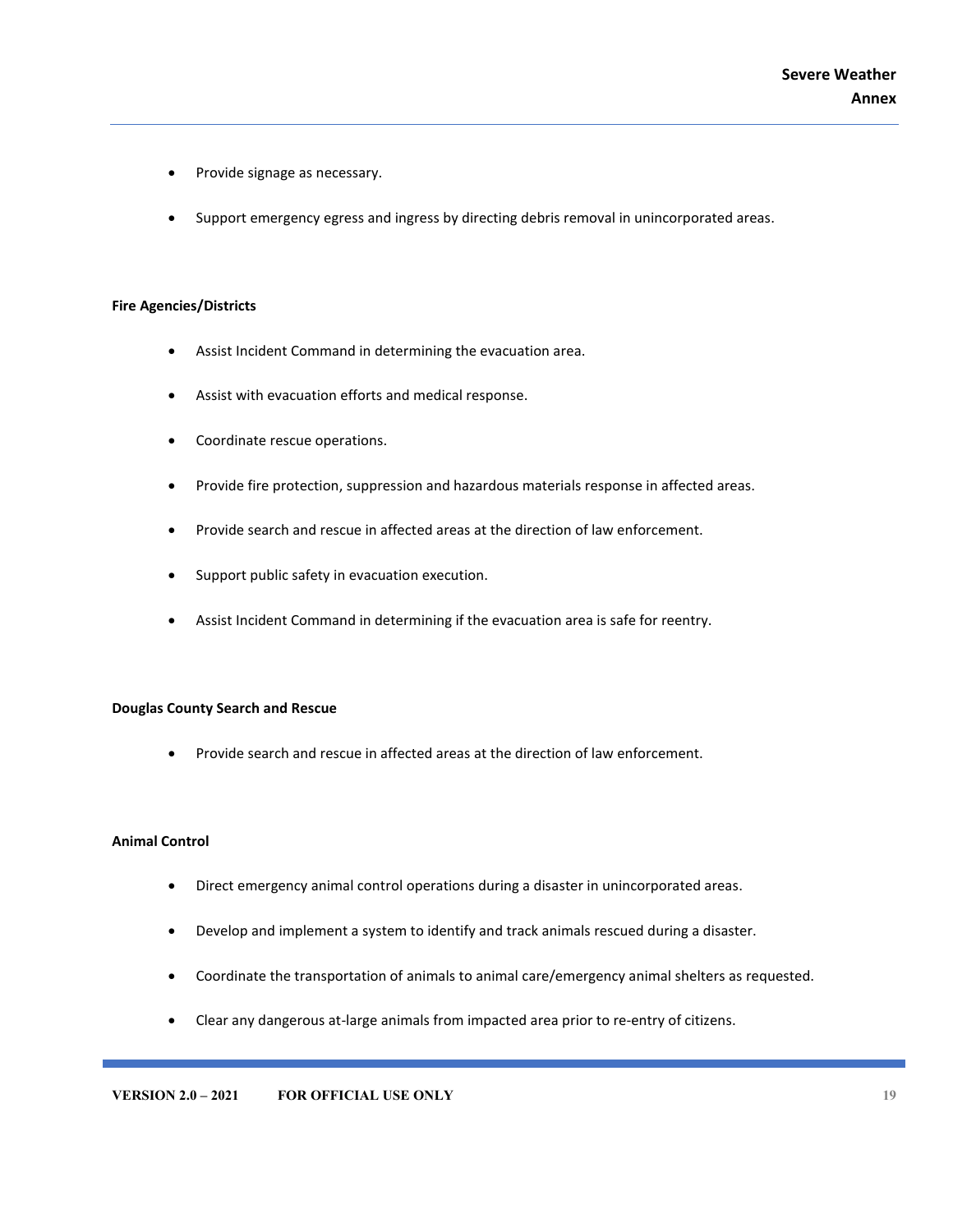# **Douglas County Animal Response Team (DCART)**

• Coordinate care and emergency shelter provisions for evacuated household pets, non-commercial backyard livestock and service animals.

#### **Tri-County Health Department**

- Provide health assessments of the affected area and provide guidance on the following:
	- o Asbestos
	- o Household Hazardous Waste
	- o Water Quality Standards
	- o Potable Drinking Water
	- o Safe Clean-up
	- o PPE
	- o Tetanus and First Aid Guidance
	- o Food Safety Guidance
	- o Infectious Diseases
- Provide support to Emergency Shelter Facilities
	- o Facility Inspections
	- o Medical Staffing
	- o Behavioral Health
	- o Other ESF 8 Public Health Functions as outline in the Emergency Operations Plan (EOP)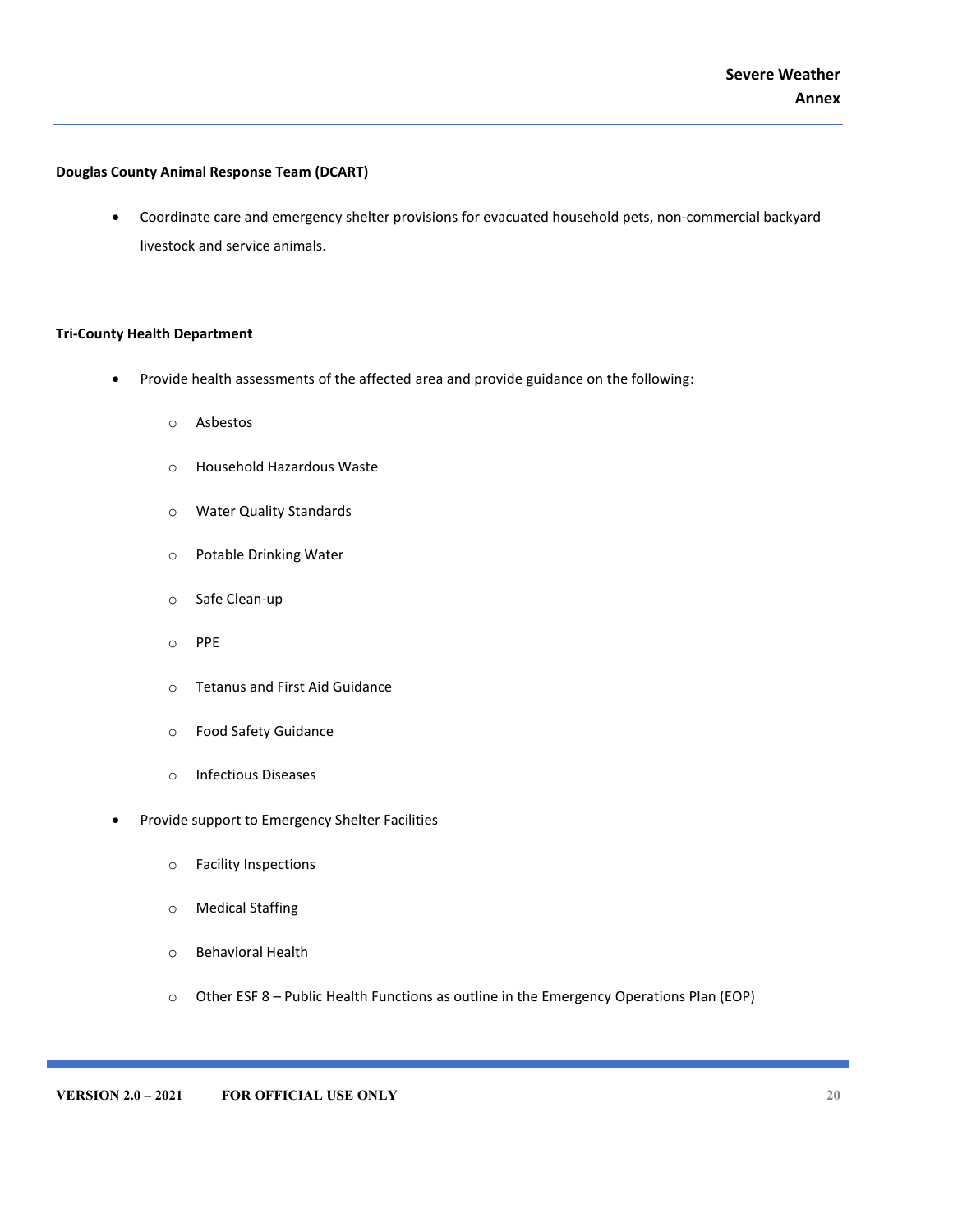#### **Colorado State Patrol (CSP)**

• Monitor traffic conditions on state and federal highways and report information to the County EOC.

#### **Colorado Department of Transportation**

- At the direction of law enforcement, open and close state roads and highways.
- Provide signage as needed.
- Support emergency egress and ingress by directing debris removal from state roads and highways.

# <span id="page-20-0"></span>**VII. COMMAND AND CONTROL**

Basic command and control of a severe weather incident in the County will follow the provisions outlined in the Douglas County Emergency Operations Plan (EOP). All jurisdictions within the County will operate according to National Incident Management System (NIM)S and respond utilizing the Incident Management System (ICS).

Response to an emergency or disaster is managed at the lowest level possible. Accordingly, local governments have the primary responsibility for severe weather response activities and should develop individual plans or annexes in coordination with their respective EOPs. NIMS and ICS dictate that response to any incident is initiated by local resources. If the event escalates beyond the capability of the local jurisdiction or expands to affect multiple jurisdictions, then County, State, and possibly Federal resources will be requested through mutual aid systems, EMAC or the National Response Framework (NRF).

Any large-scale response to an incident will be coordinated through Incident Command (although in a severe weather event an ICP in the field may not be established), local law enforcement and fire agencies and the EOC. It is critical that local jurisdictional EOCs coordinate in large-scale incident with the County EOC in order to avoid potential conflicts, support appropriate allocation of resources and allow the County EOC to provide support if necessary.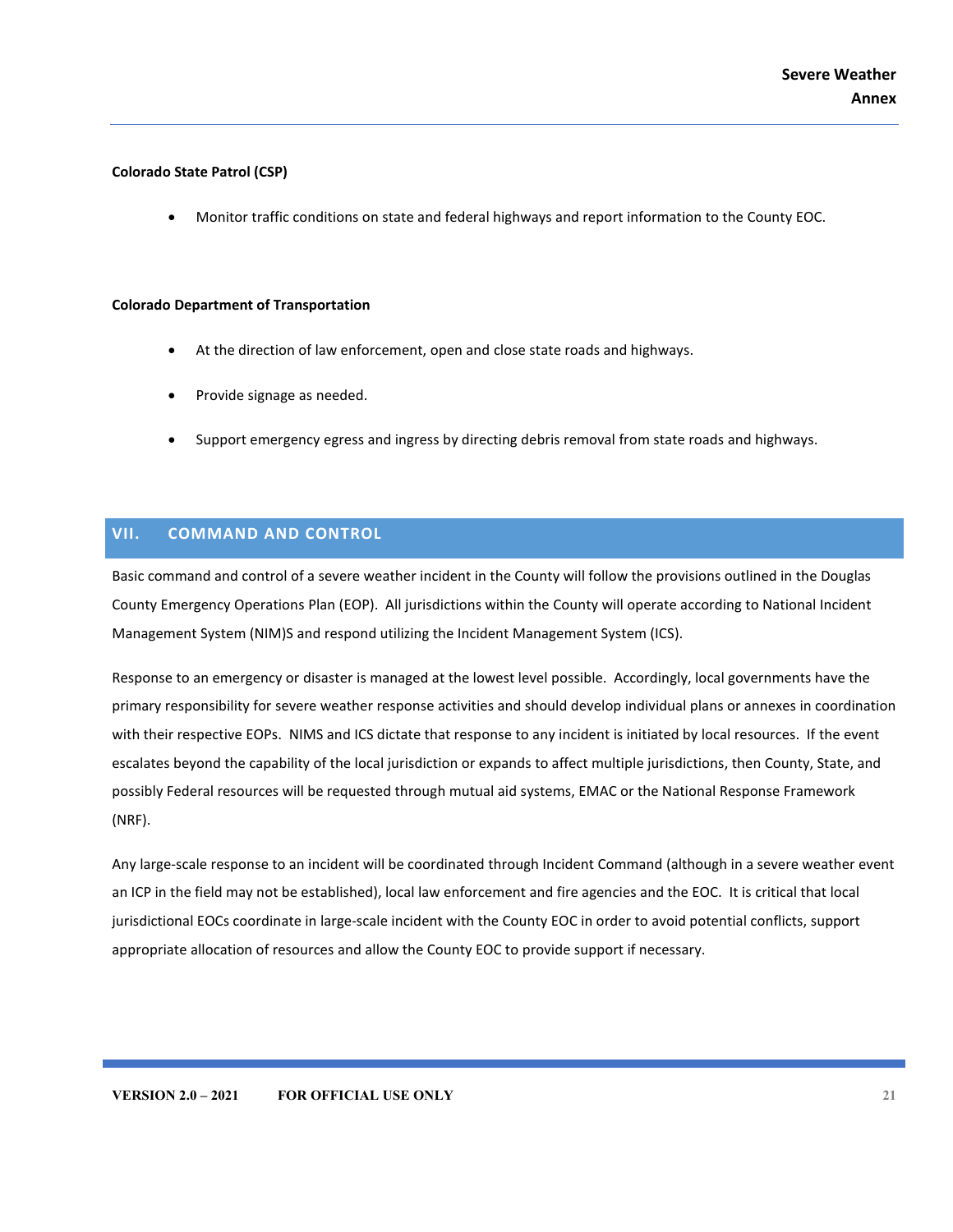#### BLIZZARD

Since blizzards tend to be more regional in nature and generally do not have ICPs in the field, the control and coordination occurs in the EOC. The EOC will also coordinate with neighboring jurisdictions. Requests will be directed from responders in the field to the appropriate Section Chief or ESF in the EOC. Resources will be ordered through the Logistics Section Chief to ensure single point ordering. The EOC PIO will coordinate with other agency PIOs and the media using traditional news releases, social media and website updates. Regular updates will be obtained from Skyview Weather and the National Weather Service. If shelters are opened, FFESS, shelter partner agencies, the Red Cross and ARES will be contacted to provide staffing. OEM will coordinate with the FFESS to transport the Shelter Trailers (including the Red Cross Trailer) where needed. Cots, blankets, food and water are available at each of the shelters. Additional supplies can be requested through the EOC. If a Policy Group is activated, the EOC will coordinate information through the Policy Group Liaison. OEM will post updates on WEBEOC and will coordinate with the SEOC for additional resources. Information will be shared with CDEM through WEBEOC, conference calls and other forms of electronic media.

#### <span id="page-21-0"></span>TORNADO

Once a tornado has touched down, OEM will gather intelligence through Skyview Weather, NWS, trained Weather Spotters, reports from the field and through the media. A rapid needs assessment will be performed if the damage appears to be extensive. The EOC will be activated at the appropriate level and will coordinate with responders in the field and infrastructure partners. Tornado's tend to damage infrastructure (buildings and utilities). Because of this damage pattern, there may be multiple ICPs. The EOC will prioritize requests and fill these requests as appropriate through the Logistics Section. In the event that the damage is widespread, a Damage Assessment will be completed. A Policy Group will be activated and the EOC will coordinate information through the Policy Group Liaison. The EOC may be open for multiple operational periods until the County transitions into Recovery.

#### <span id="page-21-1"></span>SEVERE THUNDERSTORM

Severe thunderstorms may include high winds, hail, lightening & flooding. As severe thunderstorms move in, OEM will gather intelligence through Skyview Weather, NWS, trained Weather Spotters and reports from the field and through the media. Of particular concern with thunderstorms are fires and injuries caused by lightening, flooding and damage caused by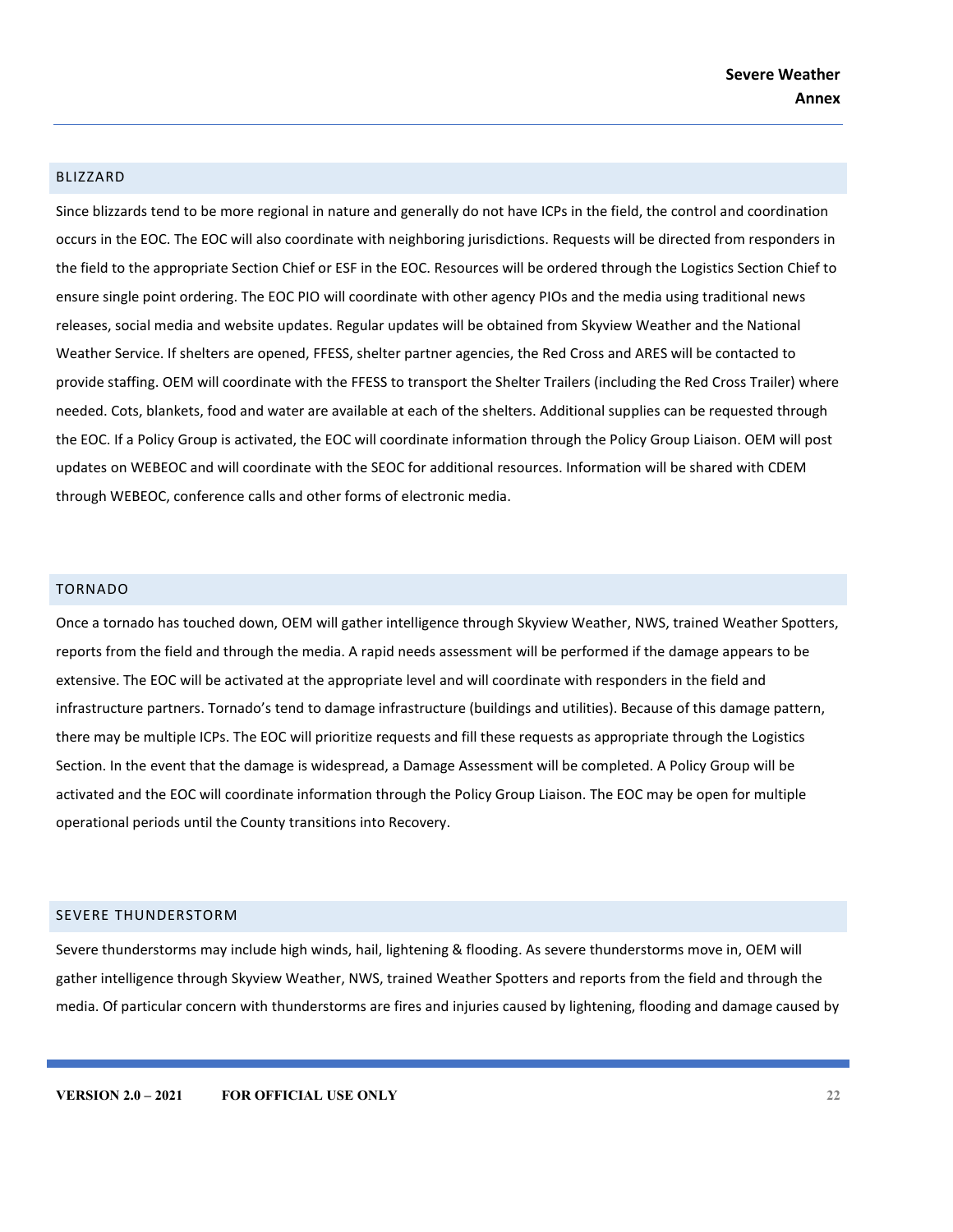hail. Fires will involve coordinating with the appropriate fire department and response will vary depending upon whether the fire is structural or wildland.

Flash flooding caused by thunderstorms generally follows predictable patterns. Depending upon the Skyview Weather forecast, trained Weather Spotters will be deployed to provide reports back to OEM. Typical areas of concern are: Deckers (including the YMCA Camp, Cherry Creek (particularly Castlewood Canyon), Plum Creek (particularly Sedalia and Louviers). OEM will coordinate with Public Works if flooding occurs and streets are impacted.

# <span id="page-22-0"></span>**VII. INFORMATION COLLECTION AND DISSEMINATION**

During a severe weather response effort, the Douglas County EOC will utilize information provided by the incident commander and/or Unified Command, and local jurisdictional EOCs to support a response within the County.

Situational Awareness is crucial to an effective and successful evacuation. The County EOC will coordinate with first responders, local jurisdictional EOCs, and other supporting agencies to gather incident-related information. Information including but not limited to the type of incident, where it occurred, when it occurred, estimates of injuries, fatalities, and damage estimates are all factors that are relevant to a severe weather incident. Situational awareness also includes identifying if there are any facilities (schools, hospitals, etc.) in the affected/hazard area, jurisdictions that need to be evacuated, estimates on number of evacuees, and potential transportation and sheltering solutions. The County EOC can support local jurisdictions in obtaining incident information and provide recommendations regarding a severe weather response and/or evacuation of the local jurisdiction. The County EOC is responsible for supporting the direction of response in the unincorporated area.

# <span id="page-22-1"></span>**IX. COMMUNICATIONS**

Effective, interoperable, reliable, timely, and redundant communications and information management are essential to a successful evacuation effort. Communications considerations include the initial evacuation notification to the public, interjurisdictional and intra-agency communication, situation report updates, real-time communication updates to evacuees, and communications to individuals and others with access and functional needs.

**Inter-Jurisdictional and Intra-Agency**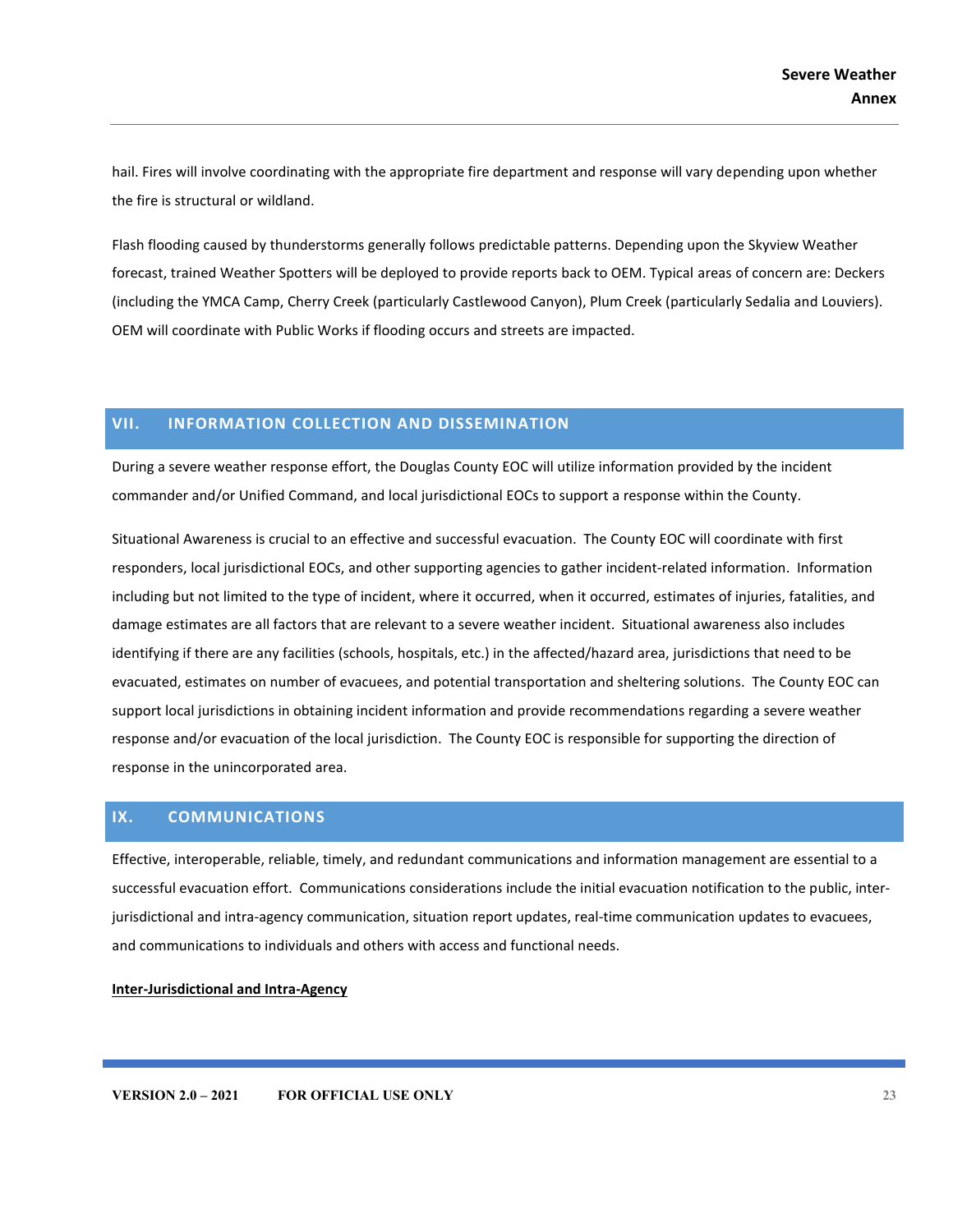Inter-jurisdictional and intra-agency coordination will be conducted through the ICPs, County EOC, and local jurisdictional EOCs utilizing available communication equipment and infrastructure and using established protocols.

Agency liaisons may be present in the County EOC and in impacted local jurisdictional EOCs to facilitate communication between agency operation centers. Situational awareness will be supported through data-sharing systems such as MS Teams, WebEOC, C-COP or other systems to expedite the transfer of information regarding the status of the incident.

#### **Emergency Public Information, Notification and Communications**

Effective, accessible, and informative notifications to the public is critical in convincing individuals to evacuate or to shelterin-place.

Critical information needed for individuals to make appropriate evacuation decisions include:

- Why they need to evacuate or shelter-in-place
- How long they will need to do so
- Location of transportation and evacuation points
- Availability and location of shelters
- How pets will be accommodated
- How to secure their homes and businesses
- Level of security that will be provided to their homes and businesses while evacuated
- During school hours reliable information on how parents can be reunified with their children

Public notification methods will include CodeRED, EAS, WEA, IPAWS, social media, and local media through television, radio and internet. It is expected that the majority of evacuation advisories will be based on a "no-notice" or "short-notice" incident. Without proper information, the public may evacuate toward a hazard, putting them in greater danger, or may evacuate unnecessarily and create additional congestion along identified evacuation routes.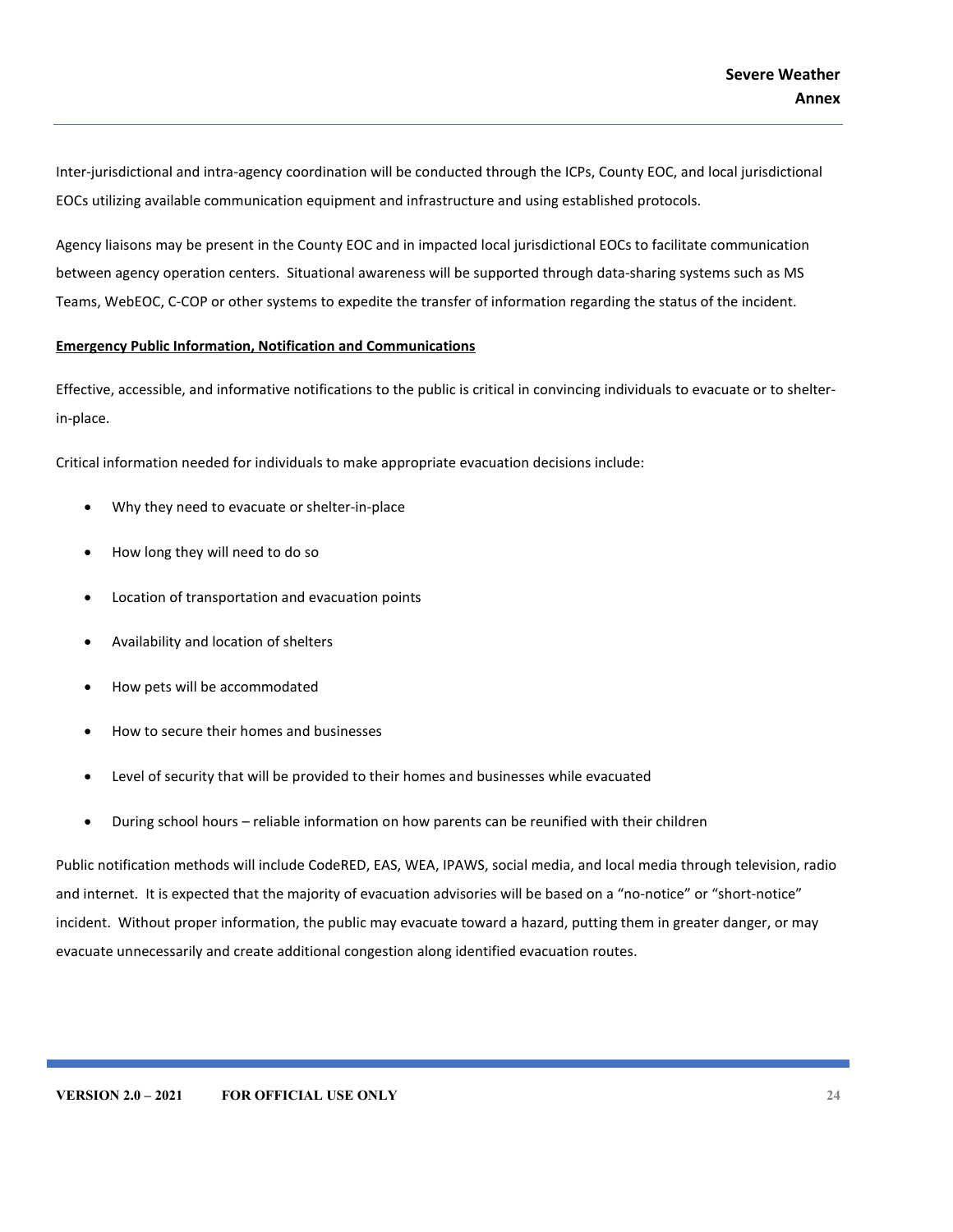Updates must be communicated to evacuees, including location of transportation, evacuation points, evacuation routes, road and area closures, traffic conditions and shelter locations. Other essential information includes security measures, ongoing weather conditions, and any changes to evacuations plans.

PIOs or the JIC is responsible for providing informational updates to the public and to the media. Depending on the duration of the evacuation, communication methods may vary from the onset of the evacuation to the conclusion of the evacuation. Therefore, it is important that the public is aware how they can access updated information for the duration of the incident.

# <span id="page-24-0"></span>**X. ADMINISTRATION, FINANCE AND LOGISTICS**

Special districts are considered local jurisdictions. As such, they are included in the emergency planning efforts and considerations throughout the County. Mutual aid, including personnel, supplies, and equipment is provided in accordance with mutual aid agreements.

The private sector is an important part of emergency planning and support. Businesses and industry own or have access to substantial response and support resources. Community Based Organizations (CBOs) and Non-Governmental Organizations (NGOs) provide valuable resources before, during and after a disaster. The resources of CBOs and NGOs for a disaster event should be coordinated through EOC Logistics in order to assure that all resources and financial decisions and impacts can be comprehensively managed and tracked in a standardized, orderly and efficient manner.

# <span id="page-24-1"></span>**XI. ANNEX DEVELOPMENT AND MAINTENANCE**

The Severe Weather Annex is designed to be the principal source for guidance concerning severe weather incidents in Douglas County.

The Douglas County Office of Emergency Management is responsible for developing and maintaining this Severe Weather Annex.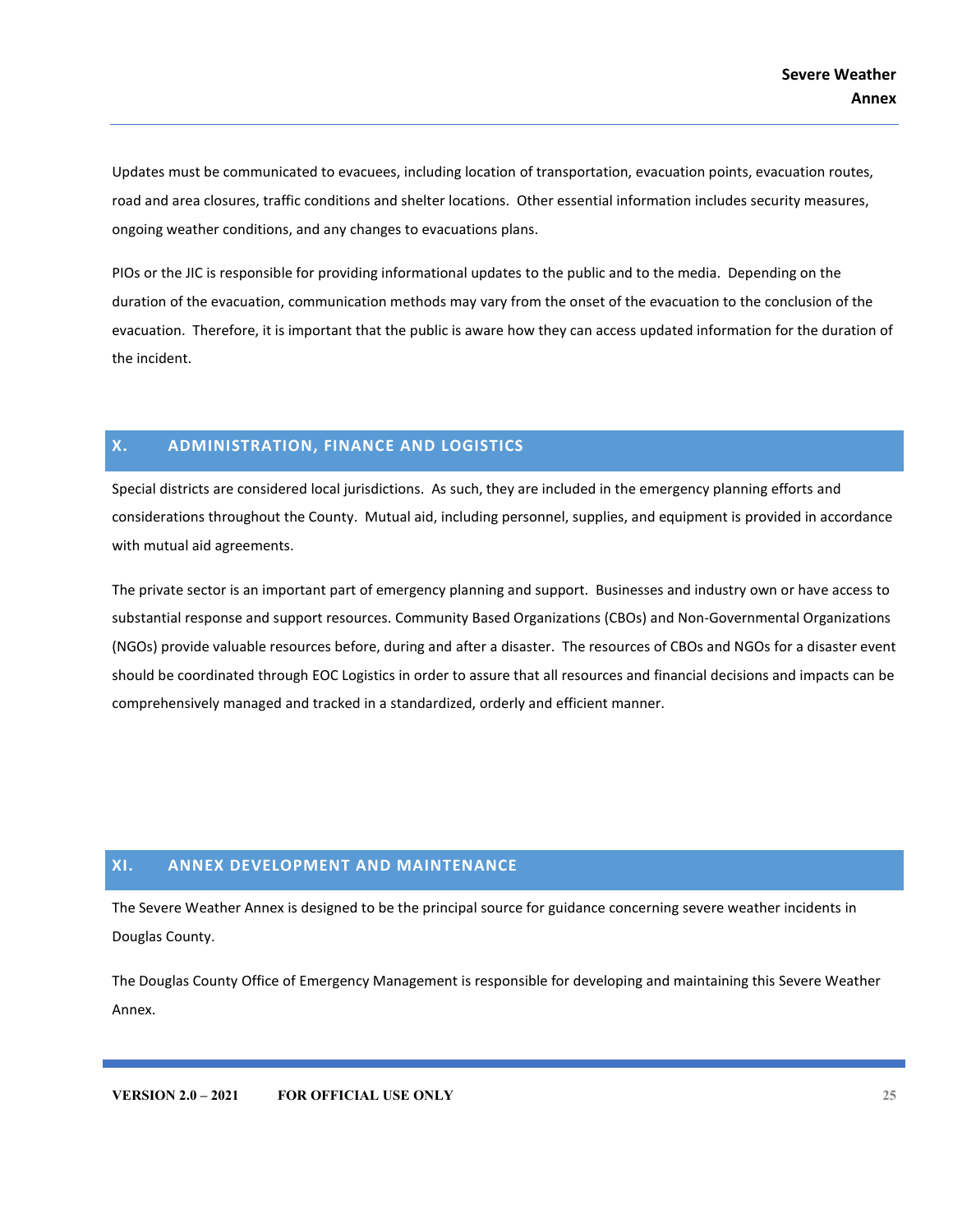This annex is a product of the Douglas County Office of Emergency Management and serves as an annex of the Douglas County Emergency Operations Plan (EOP). As such the policies, procedures and practices outlined in the County EOP govern this annex. OEM coordinates the maintenance and updates of this annex as necessary on a schedule deemed appropriate by the OEM Director. An update of this annex may or may not coincide with the maintenance and update schedule of the EOP. Record of changes, approval, and dissemination of the County EOP will also apply to this annex.

Updates to this annex can be made independently to updates to the EOP for multiple reasons, including but not limited to changes in policy/procedure, improvements and recommendations based on real life events, exercises, etc., or required changes or additions to local evacuation map information. In addition, evacuation procedures are ever-changing as new technology, resources, best practices, lessons learned, etc. are updated and included in this annex.

# <span id="page-25-0"></span>**XII. ATTACHMENTS**

#### <span id="page-25-2"></span><span id="page-25-1"></span>ATTACHMENT 1 – NWS WATCH/WARNING/ADVISORY DEFINITIONS

#### WINTER STORM WATCH

A Winter Storm Watch is issued when there is the potential for significant and hazardous winter weather within 48 hours. It does not mean that significant and hazardous winter weather will occur...it only means it is *possible*.

Significant and hazardous winter weather is defined as a combination of:

- 1) 5 inches or more of snow/sleet within a 12-hour period **or** 7 inches or more of snow/sleet within a 24-hour period AND/OR
- 2) Enough ice accumulation to cause damage to trees or powerlines. AND/OR
- 3) a life threatening or damaging combination of snow and/or ice accumulation with wind.

# <span id="page-25-3"></span>BLIZZARD WARNING

A Blizzard Warning means that the following conditions are occurring or expected within the next 12 to 18 hours.

- 1) Snow and/or blowing snow reducing visibility to 1/4 mile or less for 3 hours or longer AND
- 2) Sustained winds of 35 mph or greater or frequent gusts to 35 mph or greater.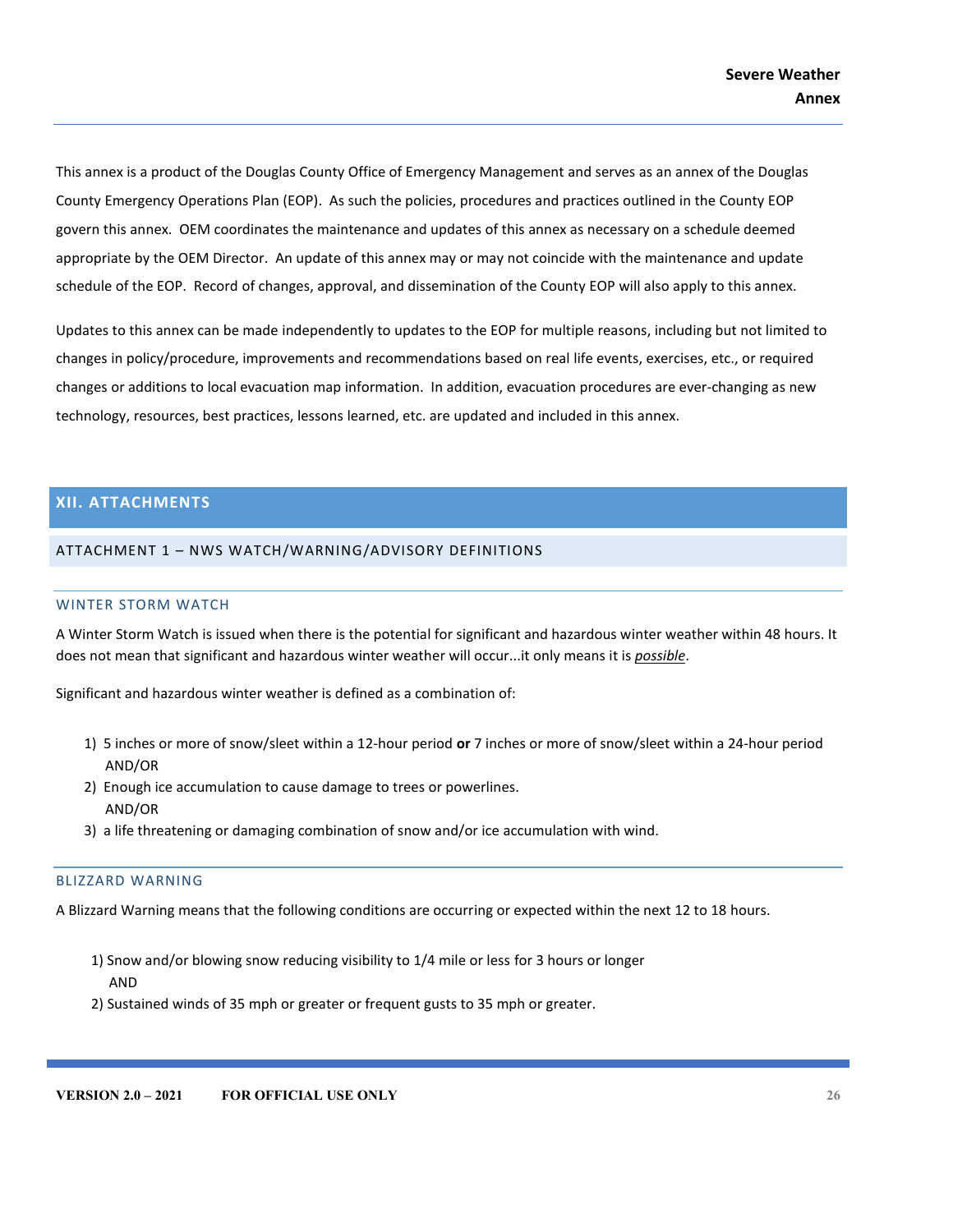There is no temperature requirement that must be met to achieve blizzard conditions. Also, snow does not have to be falling for a blizzard warning.

#### <span id="page-26-0"></span>WINTER STORM WARNING

A Winter Storm Warning is issued when a significant combination of hazardous winter weather is occurring or imminent.

Significant and hazardous winter weather is defined as a combination of:

- 1) 5 inches or more of snow/sleet within a 12-hour period **or** 7 inches or more of snow/sleet within a 24-hour period AND/OR
- 2) Enough ice accumulation to cause damage to trees or powerlines. AND/OR
- 3) a life threatening or damaging combination of snow and/or ice accumulation with wind.

#### <span id="page-26-1"></span>ICE STORM WARNING

¼ inch or more of ice accumulation.

#### <span id="page-26-2"></span>WINTER WEATHER ADVISORY

A Winter Weather Advisory will be issued for any amount of freezing rain, or when 2 to 4 inches of snow (alone or in combination with sleet and freezing rain), is expected to cause a significant inconvenience, but not serious enough to warrant a warning.

#### <span id="page-26-3"></span>HIGH WIND WATCH

A High Wind Watch is issued when the following conditions are *possible*:

1) sustained winds of 40 mph or higher for one hour or more

OR

2) wind gusts of 58 mph or higher for any duration.

#### <span id="page-26-4"></span>HIGH WIND WARNING

A High Wind Warning is issued when the following conditions are expected:

1) sustained winds of 40 mph or higher for one hour or more

OR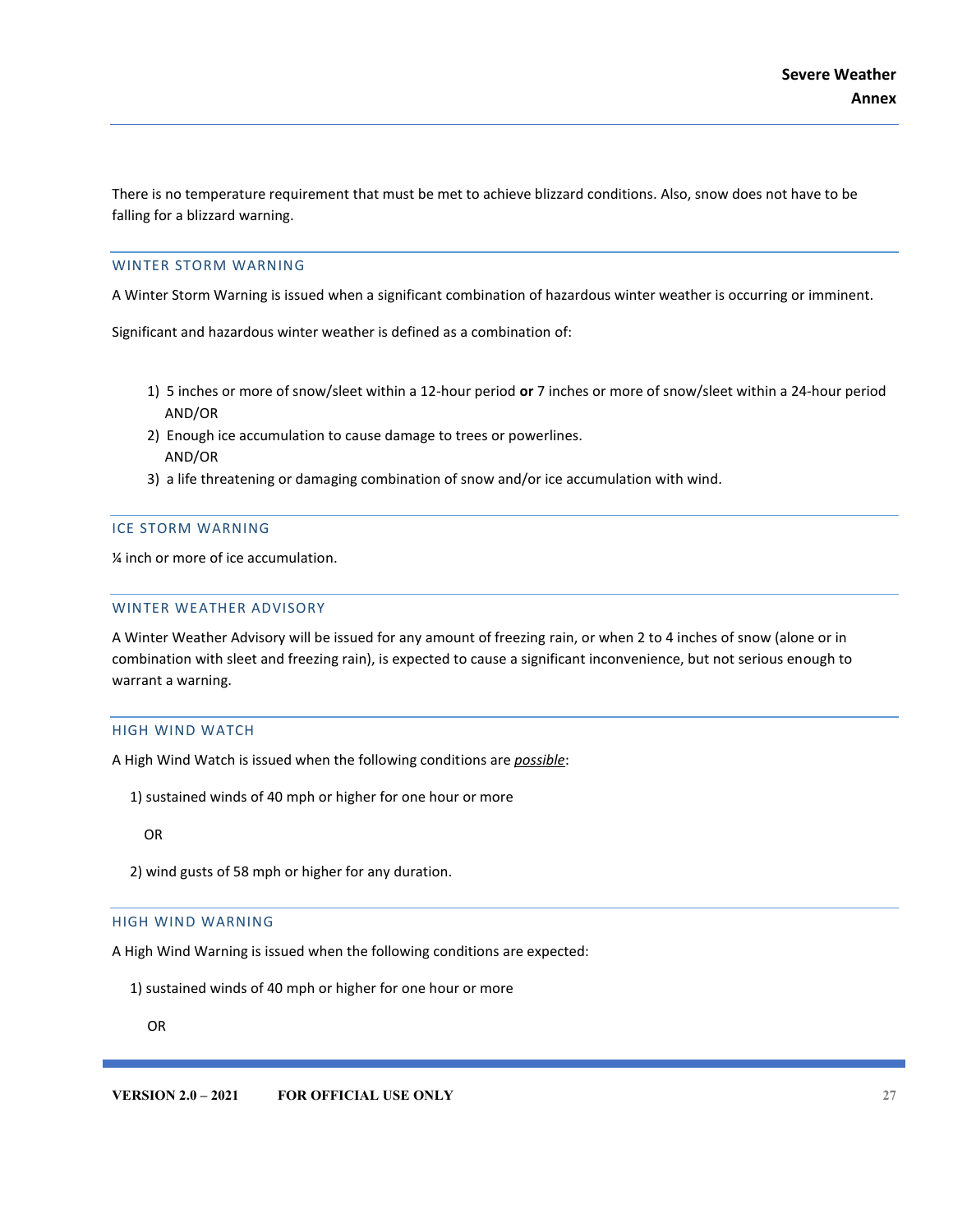2) wind gusts of 58 mph or higher for any duration.

#### <span id="page-27-0"></span>WIND ADVISORY

A Wind Advisory is issued when the following conditions are expected:

1) sustained winds of 31 to 39 mph for an hour or more.

AND/OR

2) wind gusts of 46 to 57 mph for any duration.

#### <span id="page-27-1"></span>SEVERE THUNDERSTORM WATCH

A Severe Thunderstorm Watch is issued when severe thunderstorms are *possible* in and near the watch area. It does not mean that they will occur. It only means they are *possible*.

Severe thunderstorms are defined as follows:

- 1) Winds of 58 mph or higher
	- AND/OR
- 2) Hail 1 inch in diameter or larger.

#### <span id="page-27-2"></span>SEVERE THUNDERSTORM WARNING

A Severe Thunderstorm Warning is issued when severe thunderstorms are occurring or imminent in the warning area.

Severe thunderstorms are defined as follows:

1) Winds of 58 mph or higher

AND/OR

2) Hail 1 inch in diameter or larger.

#### <span id="page-27-3"></span>TORNADO WATCH

A Tornado Watch is issued when severe thunderstorms and tornadoes are *possible* in and near the watch area. It does not mean that they will occur. It only means they are *possible*. A tornado watch also implies Severe Thunderstorms are *possible*.

#### <span id="page-27-4"></span>TORNADO WARNING

**VERSION 2.0 – 2021 FOR OFFICIAL USE ONLY 28**